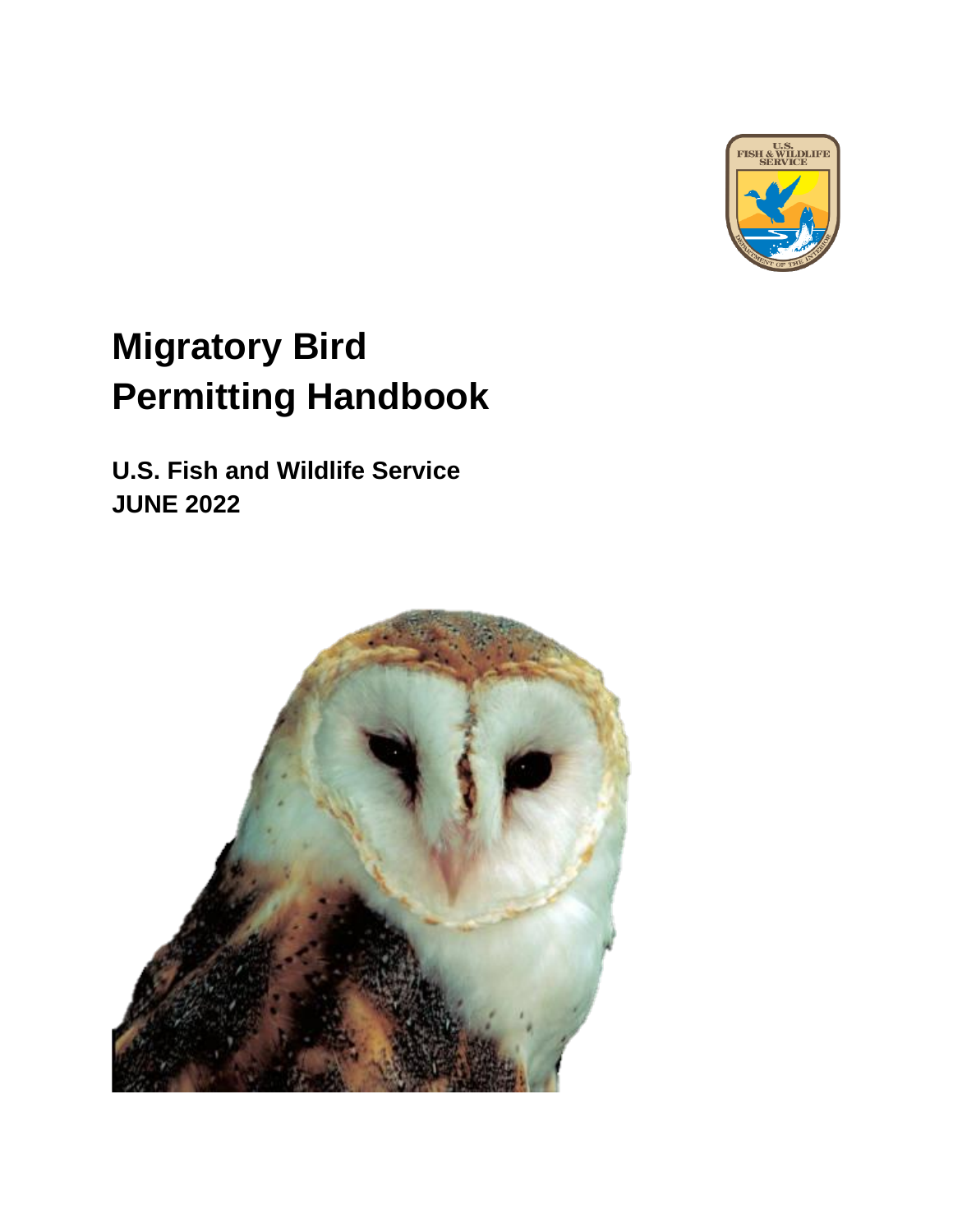# **Contents**

| 2.1  |                                                                                |  |
|------|--------------------------------------------------------------------------------|--|
| 2.2  |                                                                                |  |
| 2.3  |                                                                                |  |
| 2.4  |                                                                                |  |
| 2.5  |                                                                                |  |
| 2.6  |                                                                                |  |
| 2.7  | What constitutes a valid justification and showing of responsibility?17        |  |
| 2.8  |                                                                                |  |
| 2.9  |                                                                                |  |
| 2.10 |                                                                                |  |
| 2.11 |                                                                                |  |
| 2.12 |                                                                                |  |
| 2.13 | What is the process if an applicant disagrees with a full or partial denial?18 |  |
| 2.14 |                                                                                |  |
| 2.15 |                                                                                |  |
| 2.16 |                                                                                |  |
| 2.17 |                                                                                |  |
|      |                                                                                |  |
| 3.1  |                                                                                |  |
| 3.2  |                                                                                |  |
| 3.3  |                                                                                |  |
| 3.4  |                                                                                |  |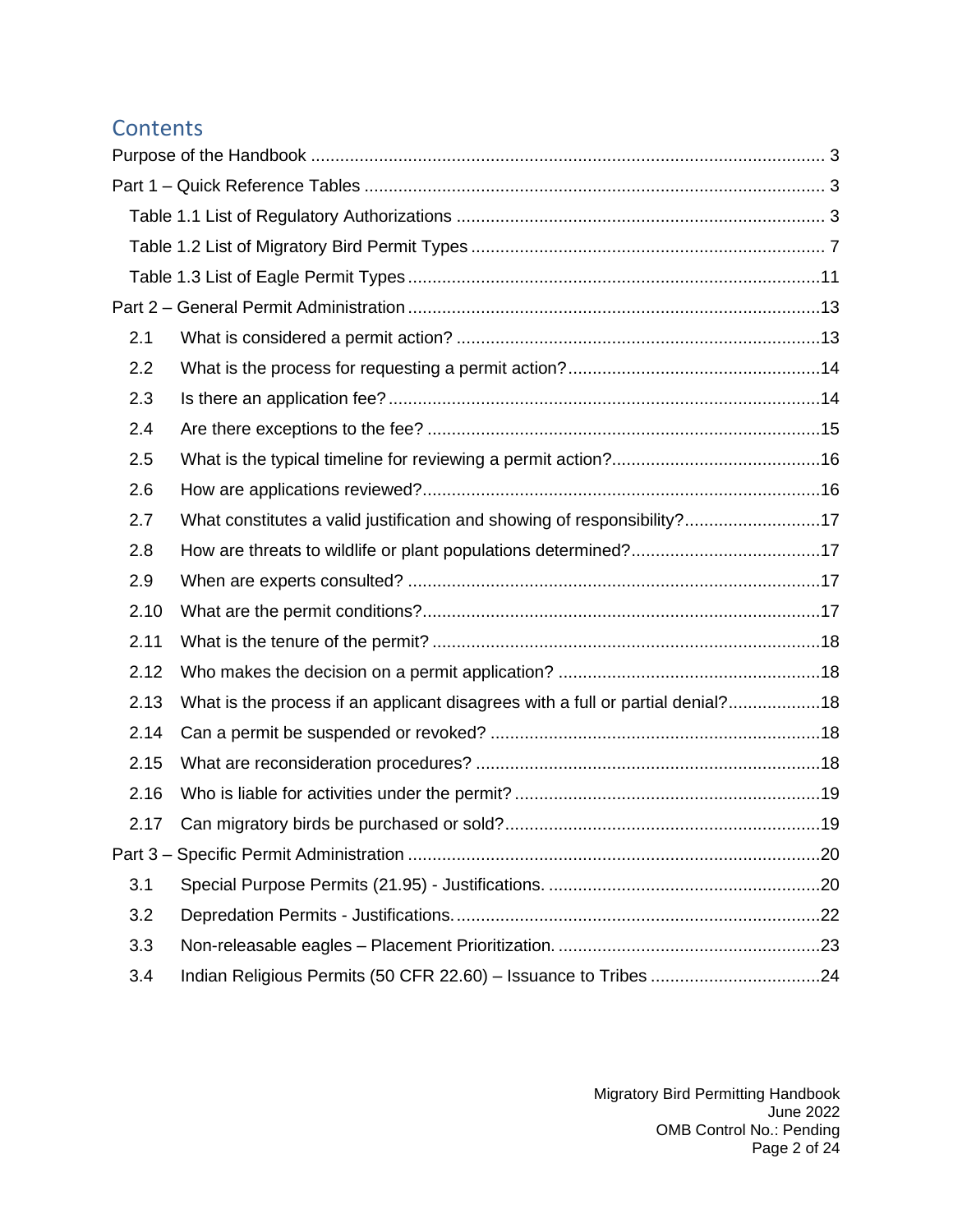# <span id="page-2-0"></span>**Purpose of the Handbook**

The U.S. Fish and Wildlife Service (Service) Division of Bird Conservation, Permits, and Regulations designed this handbook, which is established by [724 FW 1,](https://www.fws.gov/policy/724fw1.html) to supplement [724 FW](https://www.fws.gov/policy/724fw2.html)  [2](https://www.fws.gov/policy/724fw2.html) (Migratory Bird Permits) and [724 FW 3](https://www.fws.gov/policy/724fw3.html) (Eagle Permits). This handbook provides detailed procedures and other operational information to implement the Service Manual chapters in Part 724 (Migratory Bird Permits) and more generally Part 720 (Migratory Bird Management).

This handbook is organized in three parts: Part 1 – Quick Reference Tables, Part 2 – General Permit Administration, and Part 3 – Specific Permit Administration. The Quick Reference Tables in Part 1 provide an at-a-glance look at the permit types and regulatory authorizations in migratory bird permitting. The General Permit Administration information in Part 2 describes permit administration that applies to all permit types with any exceptions noted. Part 3 includes policy for administering specific permit types. This part is grouped by each permit type's dedicated policy; however, not every permit type has specific policy. If a permit type has additional policy, we indicate that in the Quick Reference Tables.

# <span id="page-2-1"></span>**Part 1 – Quick Reference Tables**

Table 1.1 List of Regulatory Authorizations Table 1.2 List of Migratory Bird Permit Types Table 1.3 List of Eagle Permit Types

| <b>Regulation</b> | <b>50 CFR</b> | <b>Summary</b>                                               |
|-------------------|---------------|--------------------------------------------------------------|
| Law               | 21.12(a)      | • Who: Department of the Interior Law Enforcement            |
| Enforcement       |               | • What: Authorizes officers to conduct law enforcement       |
| Exception         |               | activities                                                   |
|                   |               | • Species: Migratory birds, including bald eagles and golden |
|                   |               | eagles                                                       |
|                   |               | • Geographic Restrictions: None                              |
| Education         | 21.12(b)(1)   | <b>Who:</b> Listed public and private institutions           |
| Exception         |               | • What: Use of migratory birds for educational purposes      |
|                   |               | • Species: Migratory birds, except bald eagles and golden    |
|                   |               | eagles                                                       |
|                   |               | • Geographic Restrictions: None                              |
| <b>Disease</b>    | 21.12(b)(2)   | • Who: Wildlife or health agencies                           |
| Monitoring        |               | • What: Collection of sick or dead migratory birds for       |
|                   |               | monitoring infectious disease and/or natural toxin, such as  |
|                   |               | Avian Influenza. Does not apply to uninjured or healthy      |
|                   |               | birds.                                                       |
|                   |               | • Species: Migratory birds, except bald eagles and golden    |
|                   |               | eagles                                                       |
|                   |               | • Geographic Restrictions: None                              |

# <span id="page-2-2"></span>**Table 1.1 List of Regulatory Authorizations to Conduct Activities Without a Permit**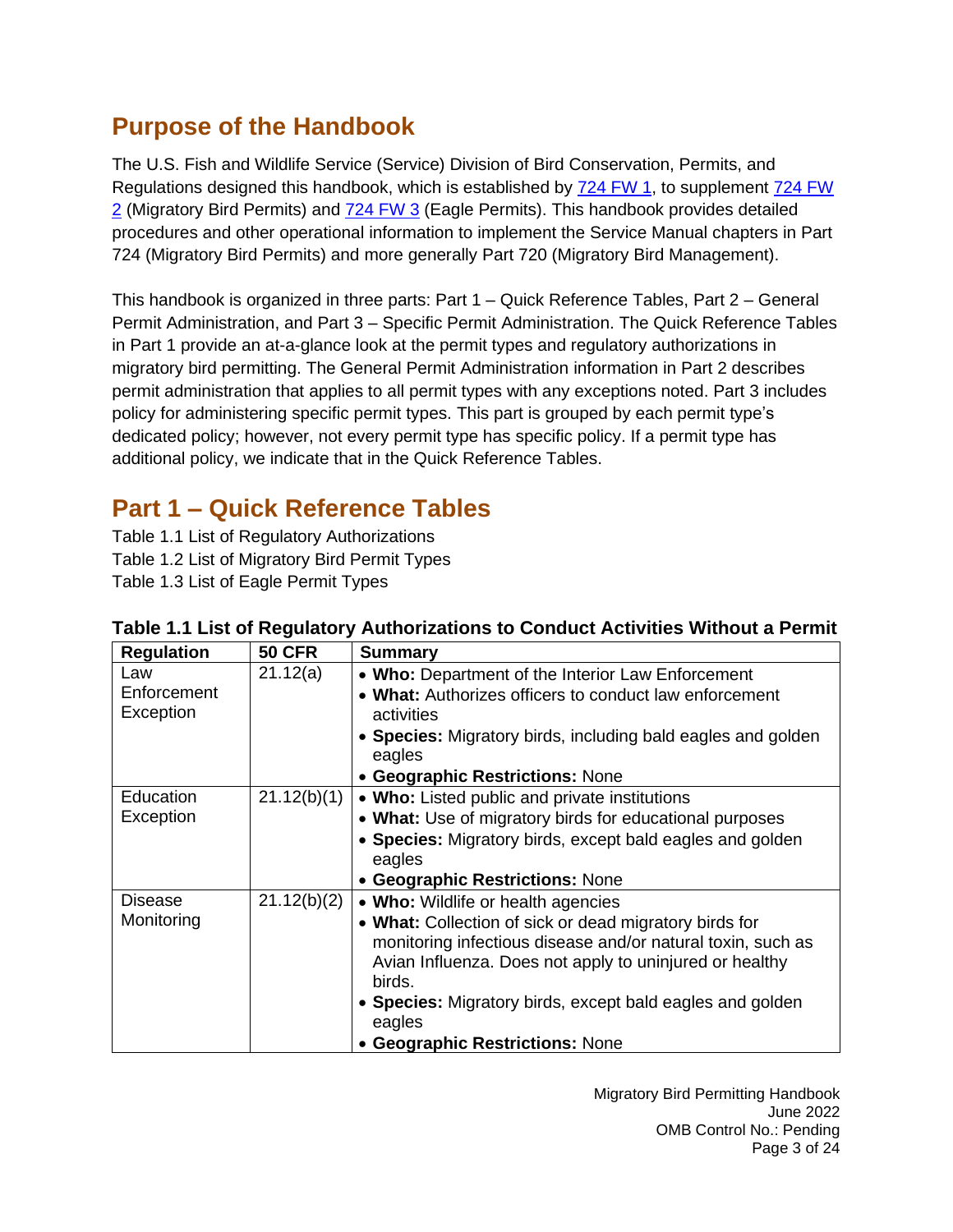| <b>Regulation</b>                 | <b>50 CFR</b> | <b>Summary</b>                                                                                                                                                                                                                                                                                                                                                                      |
|-----------------------------------|---------------|-------------------------------------------------------------------------------------------------------------------------------------------------------------------------------------------------------------------------------------------------------------------------------------------------------------------------------------------------------------------------------------|
| Licensed                          | 21.12(c)      | • Who: Licensed veterinarians                                                                                                                                                                                                                                                                                                                                                       |
| Veterinarians                     |               | • What: Temporary possession of sick and injured migratory<br>birds for stabilization. Must transfer birds to a federally<br>permitted rehabilitator within 24 hours of stabilization, unless<br>euthanized.<br>• Species: Migratory birds, including bald eagles and golden                                                                                                        |
|                                   |               | eagles                                                                                                                                                                                                                                                                                                                                                                              |
|                                   |               | • Geographic Restrictions: None                                                                                                                                                                                                                                                                                                                                                     |
| Birds in<br><b>Buildings</b>      | 21.12(d)      | • Who: Any person<br>• What: Any person may remove a migratory bird from the<br>interior of a building or structure, restrictions and conditions<br>apply.<br>• Species: Migratory birds, except bald eagles and golden<br>eagles                                                                                                                                                   |
|                                   |               | • Geographic Restrictions: None                                                                                                                                                                                                                                                                                                                                                     |
| Captive-reared<br><b>Mallards</b> | 21.45         | • Who: Any person<br>• What: Possession, sale, and disposal of captive-reared and<br>properly marked mallard ducks. Excludes wild mallards.<br>Hunting regulations apply.<br>· Species: Mallard<br>• Geographic Restrictions: None                                                                                                                                                  |
| Captive-bred                      | 21.48         | • Who: Any person                                                                                                                                                                                                                                                                                                                                                                   |
| Waterfowl                         |               | • What: Acquisition and possession of captive-bred waterfowl.<br>Permit is required for disposal, including sale or intentional<br>release to the wild (21.88). Does not apply to mallard (see<br>21.45). Additional restrictions apply to Muscovy.<br>• Species: Waterfowl (Anatidae family), excluding mallard<br>• Geographic Restrictions: None                                 |
| Military                          | 21.42         | . Who: The Armed Forces                                                                                                                                                                                                                                                                                                                                                             |
| <b>Readiness</b><br>Authorization |               | • What: Take migratory birds incidental to military readiness<br>activities. Conservation measures to minimize or mitigate<br>adverse effects may apply.<br>• Species: Migratory birds, except bald eagles and golden<br>eagles                                                                                                                                                     |
|                                   | 21.67         | • Geographic Restrictions: None                                                                                                                                                                                                                                                                                                                                                     |
| Import/Export                     |               | • Who: Any person<br>• What: A number of exceptions apply to import and/or export<br>activities. See Import/Export Regulations 50 CFR 21.67,<br>Hunting Regulations 50 CFR Part 20, Form 3-200-6<br>Frequently Asked Questions, and the Standard Operating<br>Procedures.<br>• Species: Migratory birds, except bald eagles and golden<br>eagles<br>• Geographic Restrictions: None |
| Good                              | 21.76(a)      | • Who: Any person                                                                                                                                                                                                                                                                                                                                                                   |
| Samaritan                         |               |                                                                                                                                                                                                                                                                                                                                                                                     |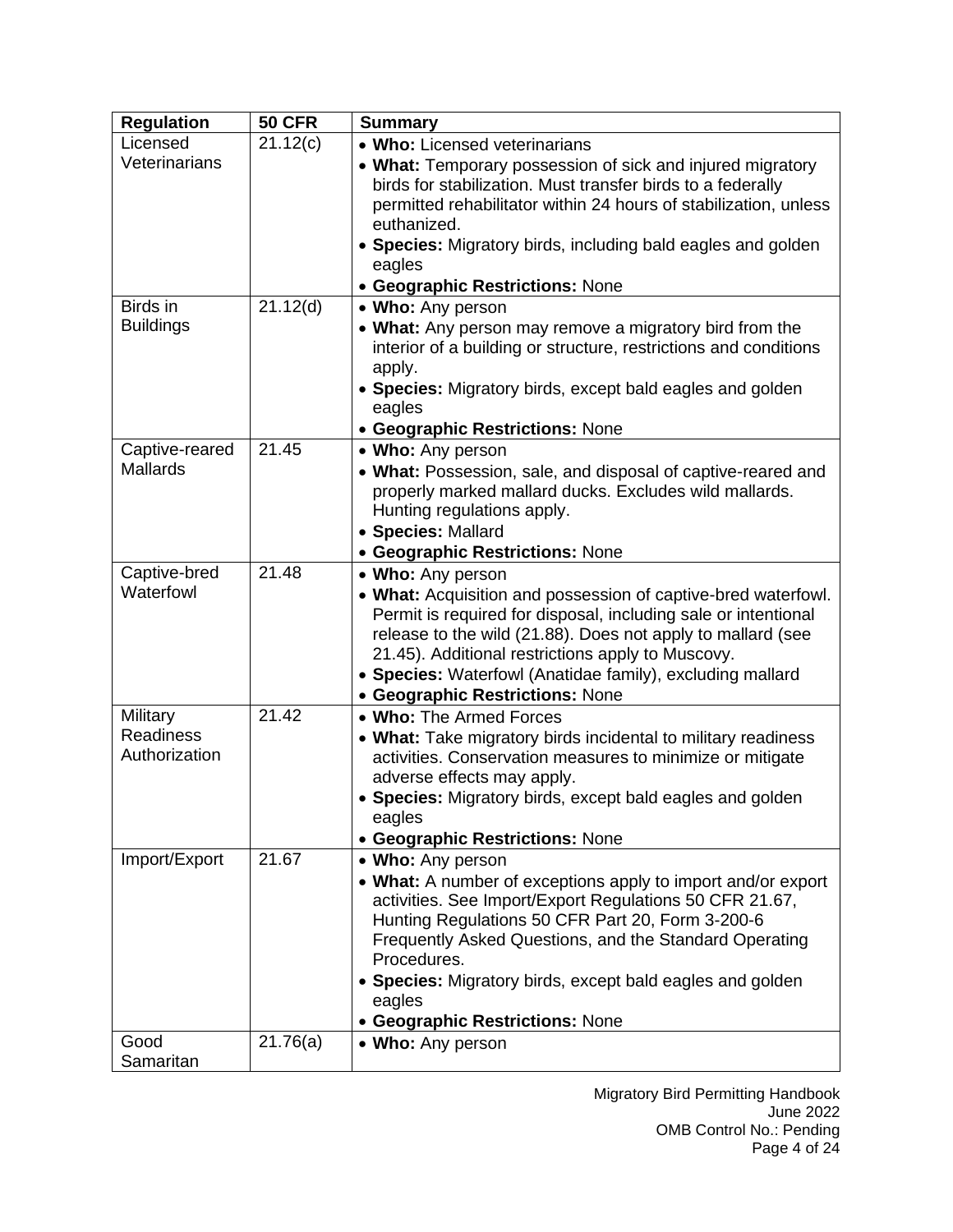| <b>Regulation</b>                                              | <b>50 CFR</b> | <b>Summary</b>                                                                                                                                                                                                                                                                                                                                                                                                                                                 |
|----------------------------------------------------------------|---------------|----------------------------------------------------------------------------------------------------------------------------------------------------------------------------------------------------------------------------------------------------------------------------------------------------------------------------------------------------------------------------------------------------------------------------------------------------------------|
|                                                                |               | • What: Any person who finds a sick, injured, or orphaned<br>migratory bird may, without a permit, take possession of the<br>bird in order to immediately transport it to a permitted<br>rehabilitator (Rehabilitation Regulation).<br>• Species: Migratory birds, including bald eagles and golden<br>eagles<br>• Geographic Restrictions: None                                                                                                               |
| <b>Blackbird</b><br>Depredation<br>Order                       | 21.150        | • Who: Any person<br>• What: Take when birds are causing serious injuries to<br>agricultural or horticultural crops or to livestock feed; a<br>health hazard or structural property damage; or protection of<br>Federal or State threatened, endangered, or species of<br>special concern.<br>• Species: Some species of blackbirds, crows, cowbirds,<br>grackles, and magpies (see 21.150(a))<br>• Geographic Restrictions: None<br>• Guidance: MBPM-9 (2021) |
| California<br>Depredation<br>Order                             | 21.153        | • Who: Growers<br>• What: Protection of agricultural or horticultural crops<br>between November 1 and April 30 under supervision of<br>county agriculture commissioner.<br>• Species: Horned lark, house finch, white-crowned sparrow<br>• Geographic Restrictions: Certain counties in California                                                                                                                                                             |
| Jay<br>Depredation<br>Order                                    | 21.156        | • Who: Growers<br>• What: Protection of public safety through establishing and<br>implementing a control and management program.<br>• Species: California scrub jay, Steller's jay<br>• Geographic Restrictions: Certain counties in Oregon and<br>Washington                                                                                                                                                                                                  |
| Airfield Canada<br><b>Geese Control</b><br>Order               | 21.159        | • Who: Military airfields and certain airports (21.159(c))<br>• What: Protection of public safety through establishing and<br>implementing a control and management program.<br>• Species: Canada goose<br>• Geographic Restrictions: Lower 48 States and District of<br>Columbia                                                                                                                                                                              |
| Resident<br>Canada Geese<br>Nest & Egg<br>Depredation<br>Order | 21.162        | • Who: Landowners, homeowners' associations, and local<br>governments<br>• What: To resolve or prevent injury to people, property,<br>agricultural crops, or other interests by take of nests and<br>eggs on property. See registration website<br>(https://epermits.fws.gov/eRCGR/).<br>• Species: Canada goose<br>• Geographic Restrictions: Participating States in the lower<br>48 States and District of Columbia                                         |
| Resident<br>Canada Geese                                       | 21.165        | • Who: State and Tribal wildlife agencies                                                                                                                                                                                                                                                                                                                                                                                                                      |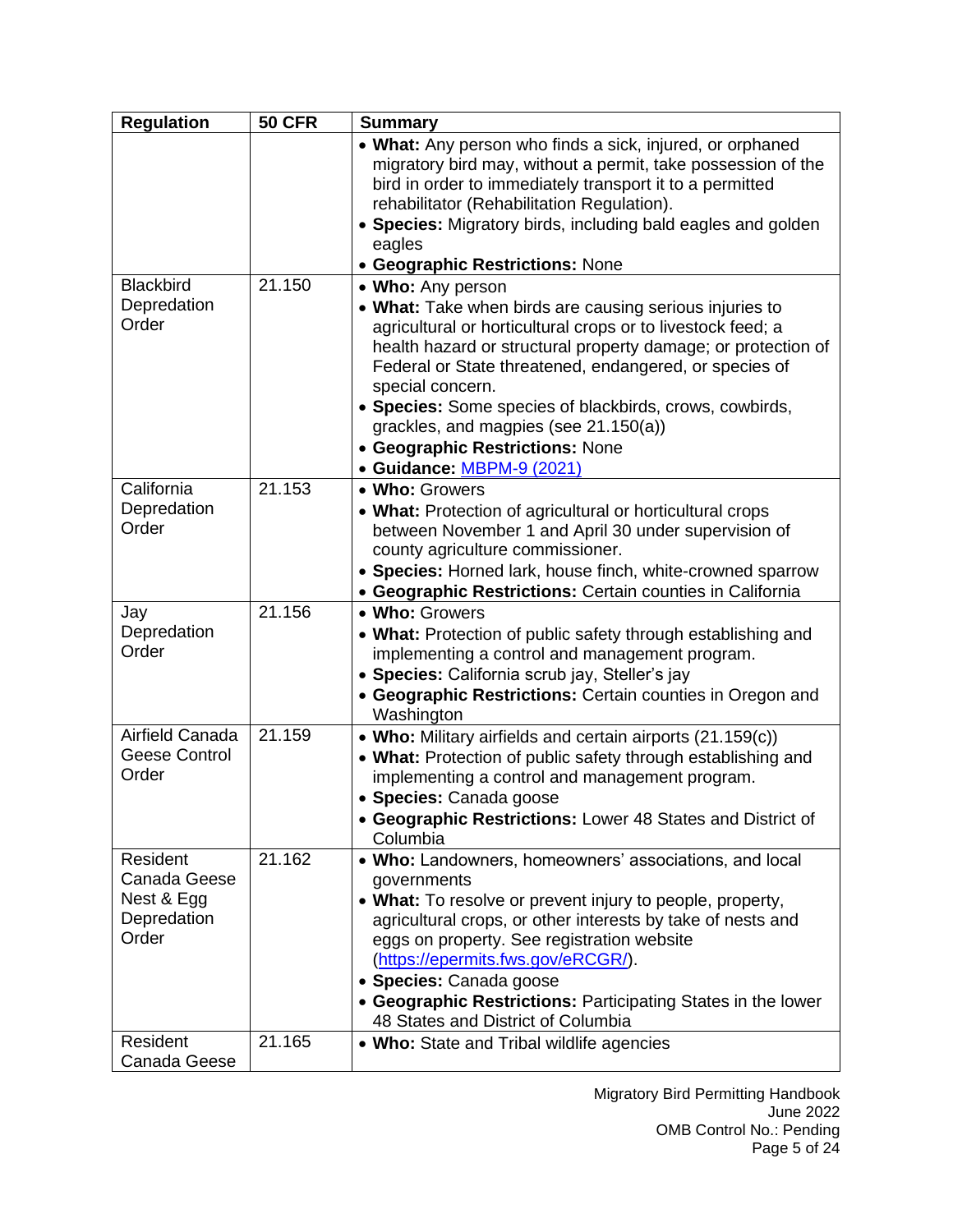| <b>Regulation</b>                                                        | <b>50 CFR</b> | <b>Summary</b>                                                                                                                                                                                                                                                                                                                                                                                                                                                                                                                                                      |
|--------------------------------------------------------------------------|---------------|---------------------------------------------------------------------------------------------------------------------------------------------------------------------------------------------------------------------------------------------------------------------------------------------------------------------------------------------------------------------------------------------------------------------------------------------------------------------------------------------------------------------------------------------------------------------|
| Agriculture<br>Depredation<br>Order                                      |               | • What: To resolve or prevent injury to agricultural crops or<br>other agricultural interests, authorization for commercial<br>agriculture to conduct direct damage management actions.<br>• Species: Canada goose<br>• Geographic Restrictions: Atlantic, Central, and Mississippi<br>Flyway portions of AL, AR, CO, CT, DE, FL, GA, IL, IN, IA,<br>KS, KY, LA, ME, MN, MS, MO, MT, NE, NH, NM, NJ, NY,<br>NC, ND, OH, OK, PA, RI, SC, SD, TN, TX, VT, VA, WV, WI,<br><b>WY</b>                                                                                    |
| Resident<br>Canada Geese<br><b>Public Health</b><br><b>Control Order</b> | 21.168        | • Who: State and Tribal wildlife agencies<br>• What: Control and management activities when resident<br>Canada geese are posing a direct threat to human health.<br>• Species: Canada goose<br>• Geographic Restrictions: Lower 48 States and District of<br>Columbia                                                                                                                                                                                                                                                                                               |
| Purple<br>Swamphen<br><b>Control Order</b>                               | 21.171        | • Who: Federal, State, Tribal, and local wildlife management<br>agencies<br>• What: Remove or destroy purple swamphens (Porphyrio<br>porphyrio) or their nests or eggs at any time when they find<br>them.<br>• Species: Purple swamphen<br>• Geographic Restrictions: All States, Puerto Rico, U.S.<br>Virgin Islands                                                                                                                                                                                                                                              |
| <b>Muscovy Duck</b>                                                      | 21.174        | • Who: Landowners and wildlife management agencies<br>• What: Remove or destroy Muscovy ducks (Cairina<br><i>moschata</i> ) (including hybrids), or their nests, or eggs at any<br>time when found.<br>• Species: Muscovy duck<br>• Geographic Restrictions: Anywhere in the United States<br>except Texas Counties: Hidalgo, Starr, and Zapata                                                                                                                                                                                                                     |
| Hawaii<br>Invasives<br><b>Control Order</b>                              | 21.177        | • Who: Authorized agencies (21.177(b))<br>• What: Using the methods authorized, remove at any time.<br>• Species: Cattle egret, barn owl<br>• Geographic Restrictions: Hawaii, Northwestern Hawaiian<br>Islands, Midway Atoll                                                                                                                                                                                                                                                                                                                                       |
| <b>Light Geese</b><br>Conservation<br>Order                              | 21.180        | • Who: Participating State and Tribal governments<br>• What: Allows new methods of taking light geese, allows<br>shooting hours for light geese to end one-half hour after<br>sunset, and imposes no daily bag limits for light geese<br>inside or outside the migratory bird hunting season<br>frameworks as described in this section.<br>• Species: Greater snow (Chen caerulescens atlantica),<br>lesser snow (C. c. caerulescens), and Ross's (C. rossii)<br>goose<br>• Geographic Restrictions: See 21.180(c) – Portions of<br>certain States based on flyway |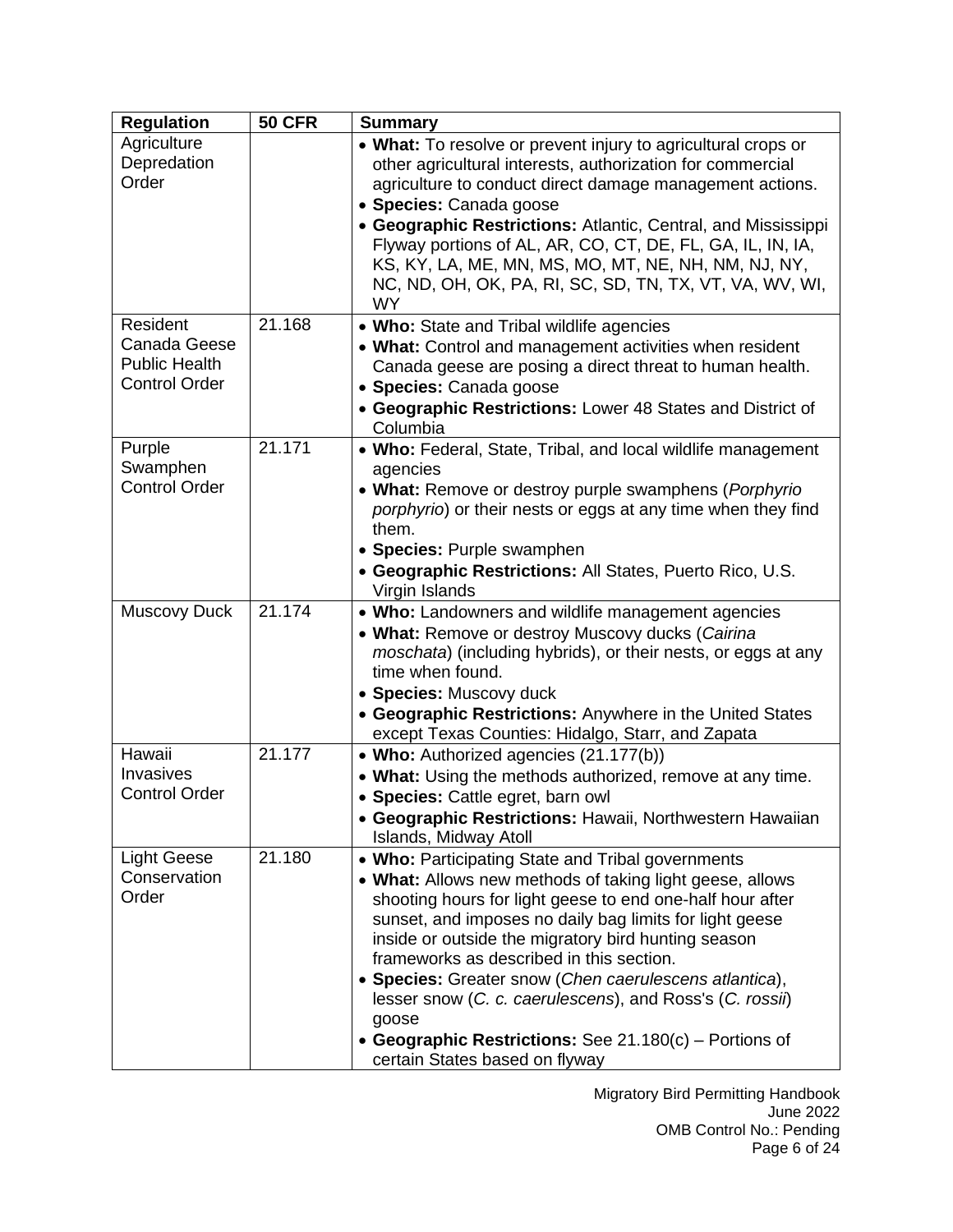| <b>Regulation</b>                                 | <b>50 CFR</b> | <b>Summary</b>                                                                                                                                                                                                                                                                       |
|---------------------------------------------------|---------------|--------------------------------------------------------------------------------------------------------------------------------------------------------------------------------------------------------------------------------------------------------------------------------------|
| Resident<br>Canada Geese<br>Conservation<br>Order | 21.165        | • Who: State and Tribal wildlife agencies<br>• What: Reduce and stabilize resident Canada goose<br>populations when traditional and otherwise authorized<br>management measures are unsuccessful, not feasible for<br>dealing with, or applicable, in preventing injury to property, |
|                                                   |               | agricultural crops, public health, and other interests from<br>resident Canada geese.                                                                                                                                                                                                |
|                                                   |               | • Species: Resident Canada goose (defined in 21.3)                                                                                                                                                                                                                                   |
|                                                   |               | • Geographic Restrictions: Approved States in the Atlantic,<br>Central, and Mississippi Flyway (See 21.183(c))                                                                                                                                                                       |
| <b>Note</b>                                       | 21.45,        | • Reserved. No current regulation                                                                                                                                                                                                                                                    |
|                                                   | 21.47, and    |                                                                                                                                                                                                                                                                                      |
|                                                   | 21.48         |                                                                                                                                                                                                                                                                                      |

# <span id="page-6-0"></span>**Table 1.2 List of Migratory Bird Permit Types**

*In this table "(SP)" means "special purpose" and is a permit type that has its own procedures and conditions but does not have its own regulation and is issued under the Special Purpose (21.95) regulation. See Part 3 – Special Purpose Permits for more information.*

| <b>Permit Type</b>      | <b>50 CFR</b> | <b>Summary</b>                                                                                                                                                                                                                                                                                                                                                                                                                                                                                                                                    |
|-------------------------|---------------|---------------------------------------------------------------------------------------------------------------------------------------------------------------------------------------------------------------------------------------------------------------------------------------------------------------------------------------------------------------------------------------------------------------------------------------------------------------------------------------------------------------------------------------------------|
| Abatement (SP)          | 21.95         | • What: The use of trained, captive-bred raptors to flush, haze,<br>or take birds (or other wildlife where allowed) to mitigate<br>depredation problems, including threats to human health and<br>safety.<br>• Tenure: 3 years<br>• Application Form: 3-200-79<br>• Report Form: 3-186A; No annual report requirement<br>• Permit Type Abbreviation(s): SPA<br>• Guidance: MBPM-5 (2007)                                                                                                                                                          |
| Depredation             | 21.100        | • What: The take of birds to reduce damage or loss caused by<br>birds, including agricultural damage, private property damage,<br>threats to human health and safety, and threats to recovery of<br>protected wildlife. Subtypes include Airport Depredation and<br>Wildlife Services Statewide permits.<br>• Tenure: 1 year<br>• Application Form: 3-200-13<br>• Report Form: 3-202-9<br>• Permit Type Abbreviation(s): DPRD, DPRDAP, DPRDWS<br>• Guidance: Justifications SOP (2018); DPRDAP SOP (2021);<br><u>MBPM-4 (2005); MBPM-7 (2021)</u> |
| Educational<br>Use (SP) | 21.95         | • What: The possession of live and/or dead birds, parts, nests,<br>and nonviable eggs for educational purposes. Authorization to<br>salvage may be included in this permit type. Regulatory<br>exceptions may apply.<br>• Tenure: 3 years                                                                                                                                                                                                                                                                                                         |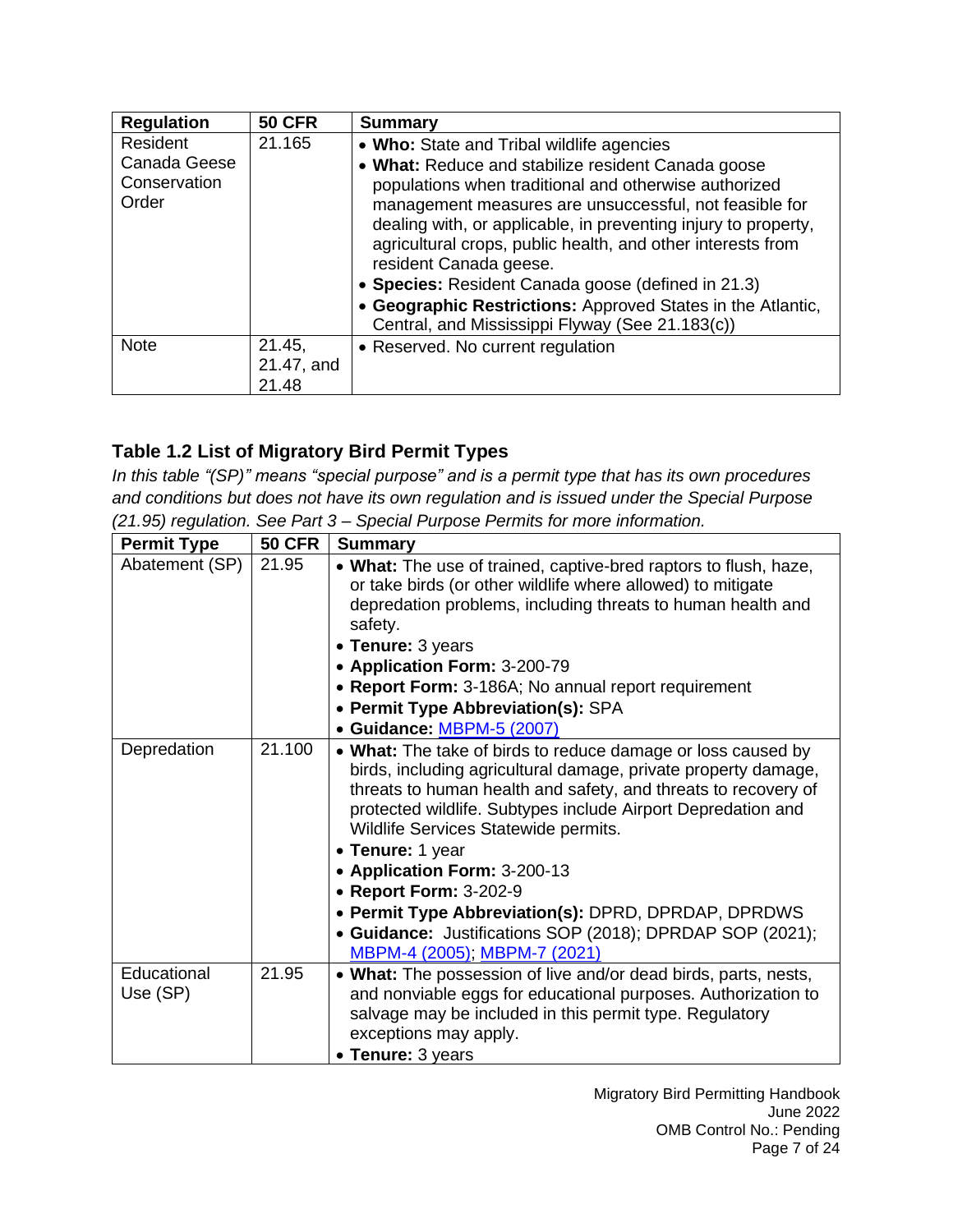| <b>Permit Type</b>     | <b>50 CFR</b> | <b>Summary</b>                                                      |
|------------------------|---------------|---------------------------------------------------------------------|
|                        |               | • Application Form: 3-200-10c                                       |
|                        |               | • Report Form: 3-202-5; 3-202-12                                    |
|                        |               | • Permit Type Abbreviation(s): SPPSD, SPPSDS, SPPSL,                |
|                        |               | SPPSLD, SPDAVE                                                      |
| Falconry               | 21.82         | • What: There is no Federal falconry permit. This permit type is    |
|                        |               | administered by the States under Federal regulation 21.82.          |
|                        |               | • Application Form: NA                                              |
|                        |               | • Report Form: 3-186A database                                      |
|                        |               | • Permit Type Abbreviation(s): FALC                                 |
| <b>Falconry School</b> | 21.95         | . What: Use of raptors to teach the sport of falconry. Modified     |
| (SP)                   |               | Educational Use permit procedures are used.                         |
|                        |               | • Tenure: 3 years                                                   |
|                        |               | • Application Form: 3-200-10c                                       |
|                        |               | • Report Form: 3-202-5; 3-202-12                                    |
|                        |               | • Permit Type Abbreviation(s): FALCSCL                              |
|                        |               | • Guidance: FALSCL SOP (2019); MBPM-3 (2004)                        |
| Game Bird (SP)         | 21.95         | • What: The purchase, propagation, and sale of captive-reared       |
|                        |               | game birds, including eggs. Limited to families: Scolopacidae,      |
|                        |               | Columbidae, Gruidae, and Rallidae. Excludes waterfowl.              |
|                        |               | • Tenure: 3 years<br>• Application Form: 3-200-10e                  |
|                        |               | • Report Form: 3-202-6; 3-186A                                      |
|                        |               | • Permit Type Abbreviation(s): SPGB                                 |
|                        |               | · Guidance: MBPM-8 (2021)                                           |
| <b>Migratory Bird</b>  | 21.67         | • What: International import and/or export of migratory birds (live |
| Import/Export          |               | birds, specimens, or parts). Import and/or export authorization     |
|                        |               | may be added to other permit types. Regulatory exceptions           |
|                        |               | exist. No Federal permit is required for interstate transport;      |
|                        |               | however, State permits may be required.                             |
|                        |               | • Tenure: 5 years                                                   |
|                        |               | • Application Form: 3-200-6                                         |
|                        |               | • Report Form: None                                                 |
|                        |               | • Permit Type Abbreviation(s): MBIE                                 |
|                        |               | • Guidance: MBIE SOP (2019); MBPM-10 (2021)                         |
| <b>Migratory Bird</b>  | 21.95         | • What: Authorizes a federally recognized Tribe to acquire,         |
| <b>Remains</b>         |               | possess, and distribute to Tribal members whole migratory bird      |
|                        |               | remains found by a Tribal member or employee found                  |
|                        |               | anywhere.                                                           |
|                        |               | • Tenure: 3 years                                                   |
|                        |               | • Application Form: 3-200-10f; Must apply as Tribe (Section B)      |
|                        |               | • Report Form: 3-202-7                                              |
|                        |               | <b>Permit Type Abbreviation(s): MBRM</b>                            |
| Miscellaneous          | 21.95         | • What: Miscellaneous is used to authorize activities that are not  |
| (SP)                   |               | covered by other existing permit types. Ensure no other type of     |
|                        |               | migratory bird permit applies before using this permit type. To     |
|                        |               | qualify for a permit, applicants must demonstrate that activities   |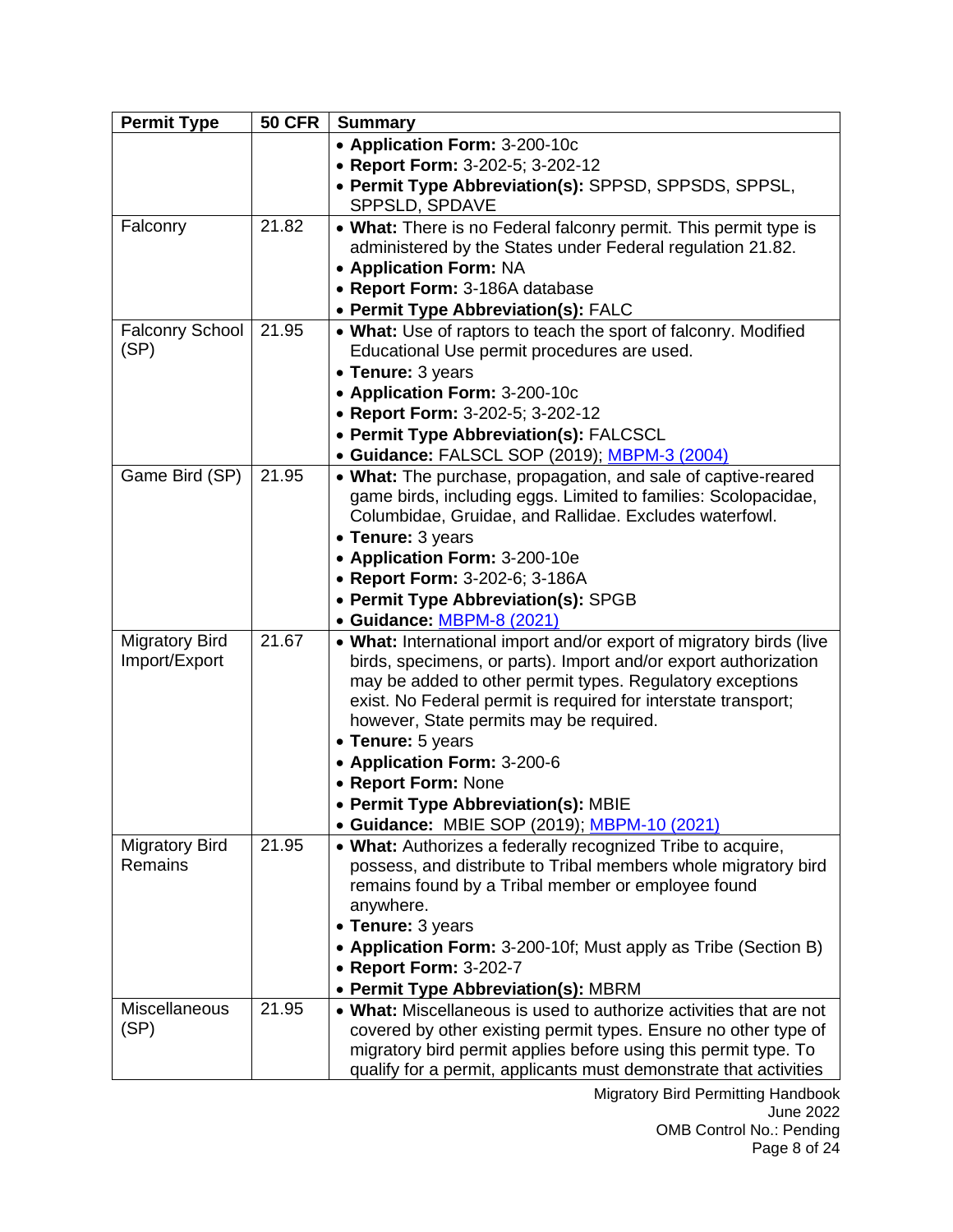| <b>Permit Type</b> | <b>50 CFR</b> | <b>Summary</b>                                                                                                           |
|--------------------|---------------|--------------------------------------------------------------------------------------------------------------------------|
|                    |               | (a) benefit the migratory bird resource, (b) address important                                                           |
|                    |               | research, (c) address human concerns for individual birds, or                                                            |
|                    |               | (d) show other compelling justification.                                                                                 |
|                    |               | • Tenure: 3 years<br>• Application Form: 3-200-10f                                                                       |
|                    |               | • Report Form: 3-202-7                                                                                                   |
|                    |               | • Permit Type Abbreviation(s): SPMS, SPMSIE, SPRE                                                                        |
| Raptor             | 21.85         | • What: The purchase, propagation, and sale of captive-bred                                                              |
| Propagation        |               | raptors. Covers all "native" raptors (Accipitriformes,                                                                   |
|                    |               | Falconiformes, and Strigiformes).                                                                                        |
|                    |               | • Tenure: 5 years                                                                                                        |
|                    |               | • Application Form: 3-200-12                                                                                             |
|                    |               | • Report Form: 3-202-8; 3-186A                                                                                           |
|                    |               | • Permit Type Abbreviation(s): FALP                                                                                      |
|                    |               | · Guidance: MBPM-8 (2021)                                                                                                |
| Regional           | 21.95         | • What: Authorizes Service or State wildlife agency employees                                                            |
| Director (SP);     |               | to (a) salvage; (b) possess for educational use; (c) transport                                                           |
| State (SP)         |               | sick, injured, and orphaned birds; and (d) trap and relocate                                                             |
|                    |               | birds at risk.                                                                                                           |
|                    |               | • Tenure: 3 years                                                                                                        |
|                    |               | • Application Form: 3-200-10f                                                                                            |
|                    |               | • Report Form: 3-202-7                                                                                                   |
|                    |               | • Permit Type Abbreviation(s): SPRD, SPRDIE, SPSTATE,<br><b>SPSTATEIE</b>                                                |
| Rehabilitation     | 21.76         | • What: Take, transport, and temporarily possess sick, injured,                                                          |
|                    |               | and orphaned birds for rehabilitation purposes.                                                                          |
|                    |               | • Tenure: 5 years                                                                                                        |
|                    |               | • Application Form: 3-200-10b                                                                                            |
|                    |               | • Report Form: 3-202-4; 3-202-12                                                                                         |
|                    |               | • Permit Type Abbreviation(s): REHAB                                                                                     |
|                    |               | • Guidance: MBPM-6 (2013)                                                                                                |
| Salvage (SP)       | 21.95         | • What: Collection of whole and partial bird remains, naturally-                                                         |
|                    |               | molted feathers, nests not in use, and nonviable eggs from the<br>wild for donation purposes, most commonly education or |
|                    |               | science.                                                                                                                 |
|                    |               | • Tenure: 3 years                                                                                                        |
|                    |               | • Application Form: 3-200-10a                                                                                            |
|                    |               | • Report Form: 3-202-3                                                                                                   |
|                    |               | • Permit Type Abbreviation(s): SPSL, SPSLIE                                                                              |
| <b>Scientific</b>  | 21.73         | • What: Collection and/or possession of birds, their parts, nests,                                                       |
| Collecting         |               | or eggs for scientific research. Banding and marking permits                                                             |
|                    |               | (21.70) administered by USGS Bird Banding Lab.                                                                           |
|                    |               | • Tenure: 3 years                                                                                                        |
|                    |               | • Application Form: 3-200-7                                                                                              |
|                    |               | • Report Form: 3-202-1                                                                                                   |
|                    |               | • Permit Type Abbreviation(s): SCCL, SCCLIE, SCCLM                                                                       |

Migratory Bird Permitting Handbook June 2022 OMB Control No.: Pending Page 9 of 24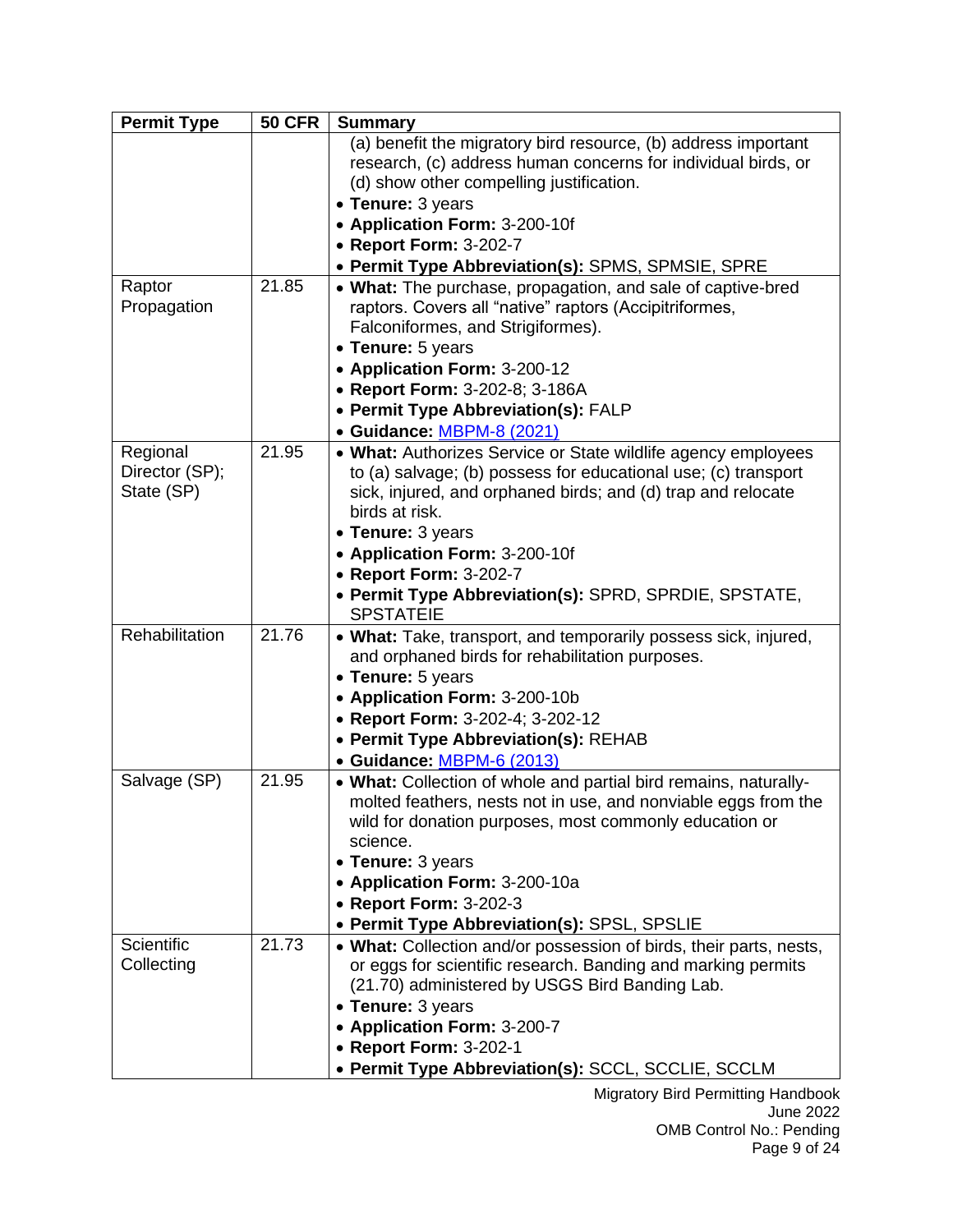| <b>Permit Type</b>     | <b>50 CFR</b> | <b>Summary</b>                                                       |
|------------------------|---------------|----------------------------------------------------------------------|
|                        |               | • Guidance: SCCL SOP (2022)                                          |
| Special Canada         | 21.120        | • What: Issued to a State wildlife agency to authorize certain       |
| Goose                  |               | resident Canada goose management and control activities that         |
|                        |               | are normally prohibited.                                             |
|                        |               | • Tenure: 5 years                                                    |
|                        |               | • Application Form: 3-200-67                                         |
|                        |               | • Report Form: 3-202-10                                              |
|                        |               | • Permit Type Abbreviation(s): SPCG                                  |
| <b>Special Double-</b> | 21.123        | • What: Issued to a State or Tribal wildlife agency to authorize     |
| crested                |               | certain double-crested cormorant management and control              |
| Cormorant              |               | activities.                                                          |
|                        |               | • Tenure: 1 year                                                     |
|                        |               | • Application Form: 3-200-90                                         |
|                        |               | • Report Form: 3-202-56                                              |
|                        |               | • Permit Type Abbreviation(s): SDCCO                                 |
| Taxidermy              | 21.63         | • What: Authorization to mount or otherwise perform taxidermy        |
|                        |               | work on birds, their parts, nests, or eggs, belonging to             |
|                        |               | someone else and receive compensation for the service.               |
|                        |               | Taxidermy birds may not be sold except as authorized in              |
|                        |               | $21.63(c)$ .                                                         |
|                        |               | • Tenure: 5 years                                                    |
|                        |               | • Application Form: 3-200-8; Must apply as individual (Section<br>A) |
|                        |               | • Report Form: None                                                  |
|                        |               | • Permit Type Abbreviation(s): TAXI                                  |
| Utility (SP)           | 21.95         | • What: Collect, transport, and temporarily possess migratory        |
|                        |               | birds found dead on utility property, structures, and rights-of-     |
|                        |               | way for avian mortality monitoring or disposal purposes. Utility     |
|                        |               | is broadly defined, including electricity generation and             |
|                        |               | transmission, towers, and mining.                                    |
|                        |               | • Tenure: 3 years                                                    |
|                        |               | • Application Form: 3-200-81                                         |
|                        |               | • Report Form: 3-202-17                                              |
|                        |               | • Permit Type Abbreviation(s): SPUT                                  |
| <b>Waterfowl Sale</b>  | 21.88         | . What: Sale and disposal of captive-reared waterfowl and their      |
| and Disposal           |               | eggs. Waterfowl are defined as members of the family Anatidae        |
|                        |               | (ducks, geese [including brant] and swans). Regulatory               |
|                        |               | exceptions may apply.                                                |
|                        |               | • Tenure: 5 years                                                    |
|                        |               | • Application Form: 3-200-9                                          |
|                        |               | • Report Form: 3-202-2; 3-186                                        |
|                        |               | • Permit Type Abbreviation(s): WASD                                  |
|                        |               | • Guidance: MBPM-8 (2021)                                            |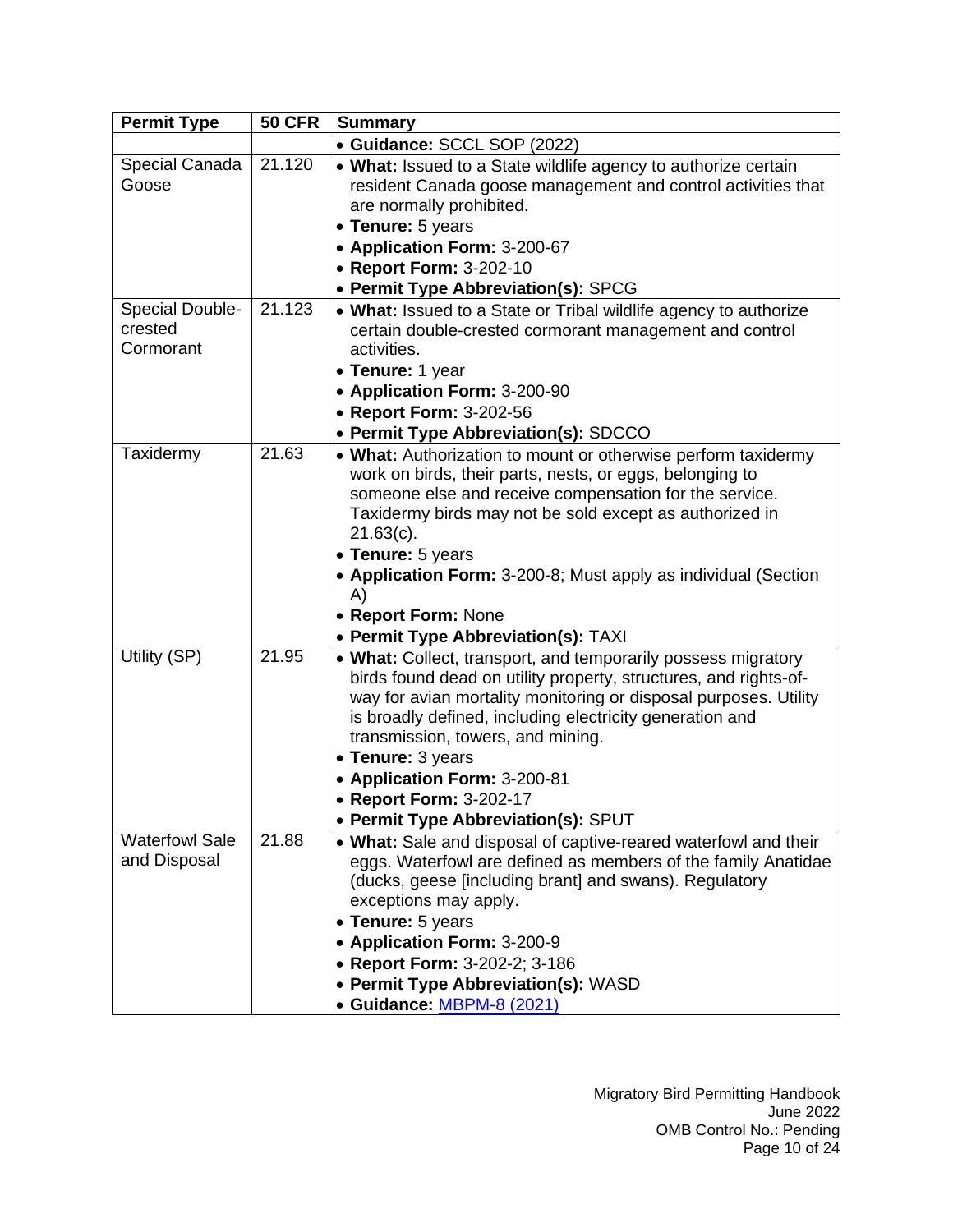# <span id="page-10-0"></span>**Table 1.3 List of Eagle Permit Types**

| <b>Permit Type</b> | <b>50 CFR</b> | <b>Summary</b>                                                           |
|--------------------|---------------|--------------------------------------------------------------------------|
| Eagle Scientific   | 22.50         | • What: Collection and/or possession of eagles, their parts,             |
| Collecting         |               | nests, or eggs for scientific research. Banding and marking              |
|                    |               | permits (21.70) administered by USGS Bird Banding Lab.                   |
|                    |               | • Tenure: 3 years                                                        |
|                    |               | • Application Form: 3-200-7; Must apply as organization                  |
|                    |               | (Section B)                                                              |
|                    |               | • Report Form: 3-202-1                                                   |
|                    |               | • Permit Type Abbreviation(s): EASC                                      |
| Eagle Exhibition   | 22.50         | • What: The possession of live and/or dead eagles, parts, nests,         |
|                    |               | and nonviable eggs for conservation education purposes.                  |
|                    |               | Unlike migratory birds, there are no regulatory exceptions to a          |
|                    |               | permit for eagles.                                                       |
|                    |               | • Tenure: 3 years                                                        |
|                    |               | • Application Form: 3-200-14; Must apply as organization                 |
|                    |               | (Section B)                                                              |
|                    |               | • Report Form: 3-202-13; 3-202-12                                        |
|                    |               | • Permit Type Abbreviation(s): EAEXD, EAEXL, EAEXLD                      |
|                    |               | · Guidance: MBPM-6 (2013)                                                |
| Eagle Transport    | 22.50         | • What: International transport of eagle parts into the United           |
| (Science &         |               | States for scientific or exhibition purposes. The Eagle Act              |
| Exhibition)        |               | prohibits permanent import or export. The Migratory Bird Permit          |
|                    |               | Office (MBPO) administers permits if the item originates                 |
|                    |               | outside of the United States (i.e., import and re-export). The           |
|                    |               | Division of Management Authority (DMA) administers if the item           |
|                    |               | originates in the United States (i.e., export and re-import) as          |
|                    |               | CITES authorization is also required for export (see Form 3-<br>200-69). |
|                    |               | • Tenure: 3 years                                                        |
|                    |               | • Application Form: 3-200-82; Must apply as organization                 |
|                    |               | (Section B)                                                              |
|                    |               | • Report Form: None                                                      |
|                    |               | • Permit Type Abbreviation(s): EATX                                      |
| Eagle Transport    | 22.60         | • What: Administered by DMA. International transport of eagle            |
| (Indian            |               | parts into the United States for Indian religious purposes. The          |
| Religious)         |               | Eagle Act prohibits permanent import or export, see Form 3-              |
|                    |               | 200-69.                                                                  |
|                    |               | • Application Form: 3-200-70                                             |
| Eagle Remains      | 22.60         | • What: Authorizes a federally recognized Tribe to acquire,              |
|                    |               | possess, and distribute to Tribal members whole eagle remains            |
|                    |               | found by a Tribal member or employee found within a Tribe's              |
|                    |               | Indian Country.                                                          |
|                    |               | • Tenure: Indefinite (lifetime)                                          |
|                    |               | • Application Form: 3-1552; Must apply as Tribe (Section B)              |
|                    |               | • Report Form: 3-1591                                                    |
|                    |               | • Permit Type Abbreviation(s): EARM                                      |

Migratory Bird Permitting Handbook June 2022 OMB Control No.: Pending Page 11 of 24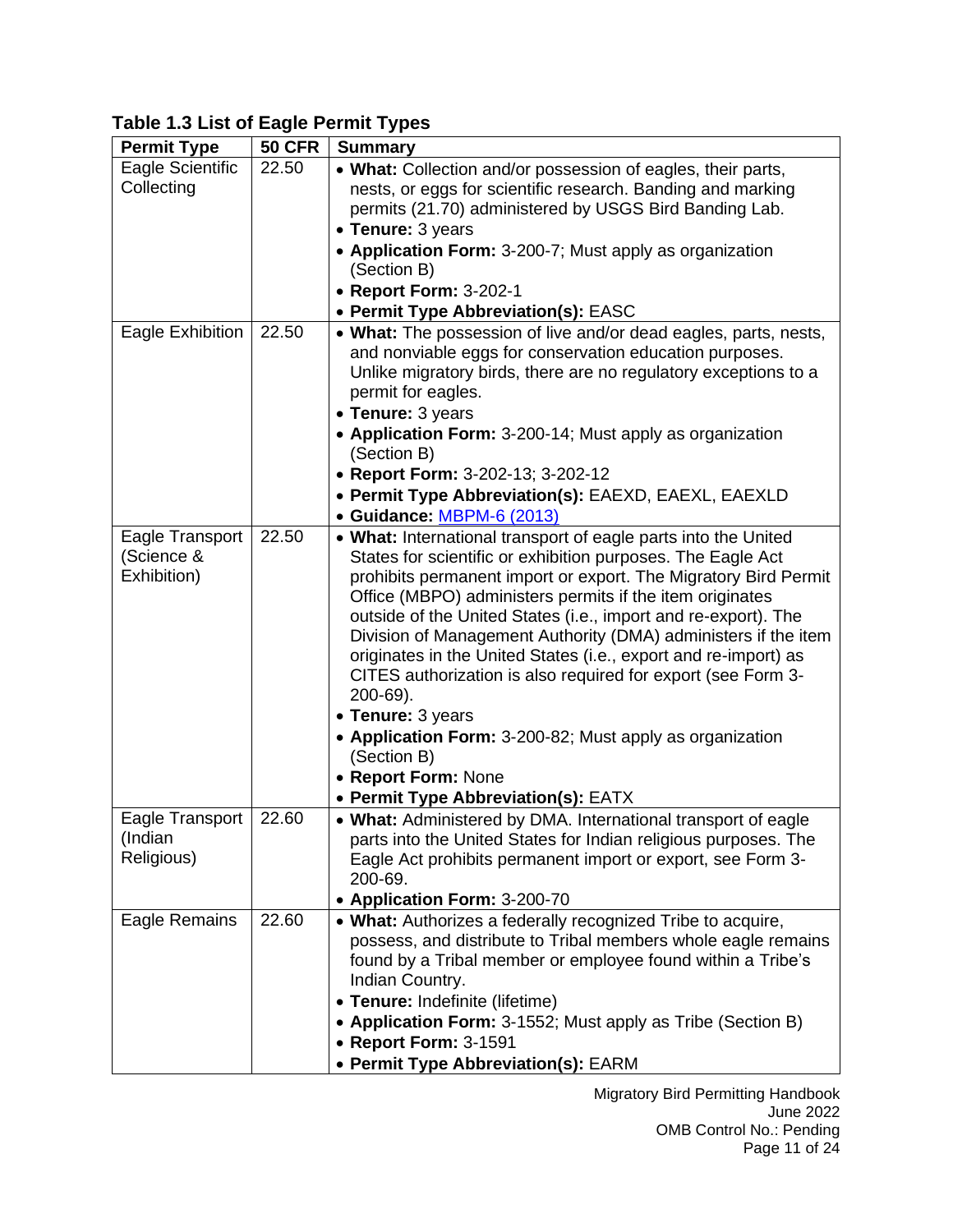| <b>Permit Type</b>                 | <b>50 CFR</b> | <b>Summary</b>                                                                                                                                                                                                                                           |
|------------------------------------|---------------|----------------------------------------------------------------------------------------------------------------------------------------------------------------------------------------------------------------------------------------------------------|
|                                    |               | • Guidance: 720 FW 6; EARM SOP (2019); DOJ Policy (2012)                                                                                                                                                                                                 |
| Indian Religious<br>$Use - Parts$  | 22.60         | • What: Administered by the National Eagle Repository (NER).<br>Authorizes Native Americans to obtain eagle parts and feathers<br>from the National Eagle Repository for religious and cultural                                                          |
|                                    |               | purposes.<br>• Tenure: Indefinite (lifetime)                                                                                                                                                                                                             |
|                                    |               | • Application Form: 3-200-15a; Must apply as individual                                                                                                                                                                                                  |
|                                    |               | • Report Form: None                                                                                                                                                                                                                                      |
|                                    |               | • Permit Type Abbreviation(s): EAIR, EAIR2                                                                                                                                                                                                               |
|                                    |               | · Guidance: DOJ Policy (2012)                                                                                                                                                                                                                            |
| Indian Religious<br>$Use - Aviary$ | 22.60         | • What: Possess live, non-releasable eagles for Native American<br>religious use, primarily collection of molted feathers for<br>distribution to Tribal members.                                                                                         |
|                                    |               | • Tenure: Up to 30 years; 5 years recommended                                                                                                                                                                                                            |
|                                    |               | • Application Form: 3-200-78; Must apply as Tribe (Section B)                                                                                                                                                                                            |
|                                    |               | • Report Form: 3-202-14, 3-202-12                                                                                                                                                                                                                        |
|                                    |               | • Permit Type Abbreviation(s): EAIRL                                                                                                                                                                                                                     |
| Indian Religious                   | 22.60         | • Guidance: Aviary SOP (2018); MBPM-6 (2013)<br>• What: Take from the wild for Native American religious                                                                                                                                                 |
| $Use - Take$                       |               | purposes. Intended only for Tribes conducting a demonstrable<br>historic religious ceremony that requires take of live eagles<br>from the wild.                                                                                                          |
|                                    |               | • Tenure: 1 year                                                                                                                                                                                                                                         |
|                                    |               | • Application Form: 3-200-77; Must apply as Tribe (Section B)<br>• Report Form: No Form                                                                                                                                                                  |
|                                    |               | • Permit Type Abbreviation(s): EAIRT                                                                                                                                                                                                                     |
| Eagle                              | 22.100        | • What: Protection of wildlife, agriculture (primarily livestock), or                                                                                                                                                                                    |
| Depredation                        |               | other interests or reducing risk to human or eagle health and<br>safety.                                                                                                                                                                                 |
|                                    |               | • Tenure: 5 years; trapping 90-day term                                                                                                                                                                                                                  |
|                                    |               | • Application Form: 3-200-16                                                                                                                                                                                                                             |
|                                    |               | • Report Form: 3-202-11                                                                                                                                                                                                                                  |
|                                    |               | • Permit Type Abbreviation(s): EADP                                                                                                                                                                                                                      |
| Eagle Falconry                     | 22.70         | • Guidance: MBPM-4 (2005)<br>• What: There is no Federal eagle falconry permit. This permit                                                                                                                                                              |
|                                    |               | type is administered by the States under Federal regulation<br>21.82.                                                                                                                                                                                    |
|                                    |               | • Application Form: NA                                                                                                                                                                                                                                   |
|                                    |               | • Report Form: 3-186A database                                                                                                                                                                                                                           |
|                                    |               | • Permit Type Abbreviation(s): FALCE                                                                                                                                                                                                                     |
| Golden Eagle<br><b>Nest Take</b>   | 22.75         | • What: Authorizes take of "alternate" (defined 22.6) golden<br>eagle nests for resource development or recovery operation.<br>Eagle Nest Take (22.85) should be used for most<br>circumstances. Only use this authorization if clearly within<br>scope. |
|                                    |               | • Tenure: 2 years                                                                                                                                                                                                                                        |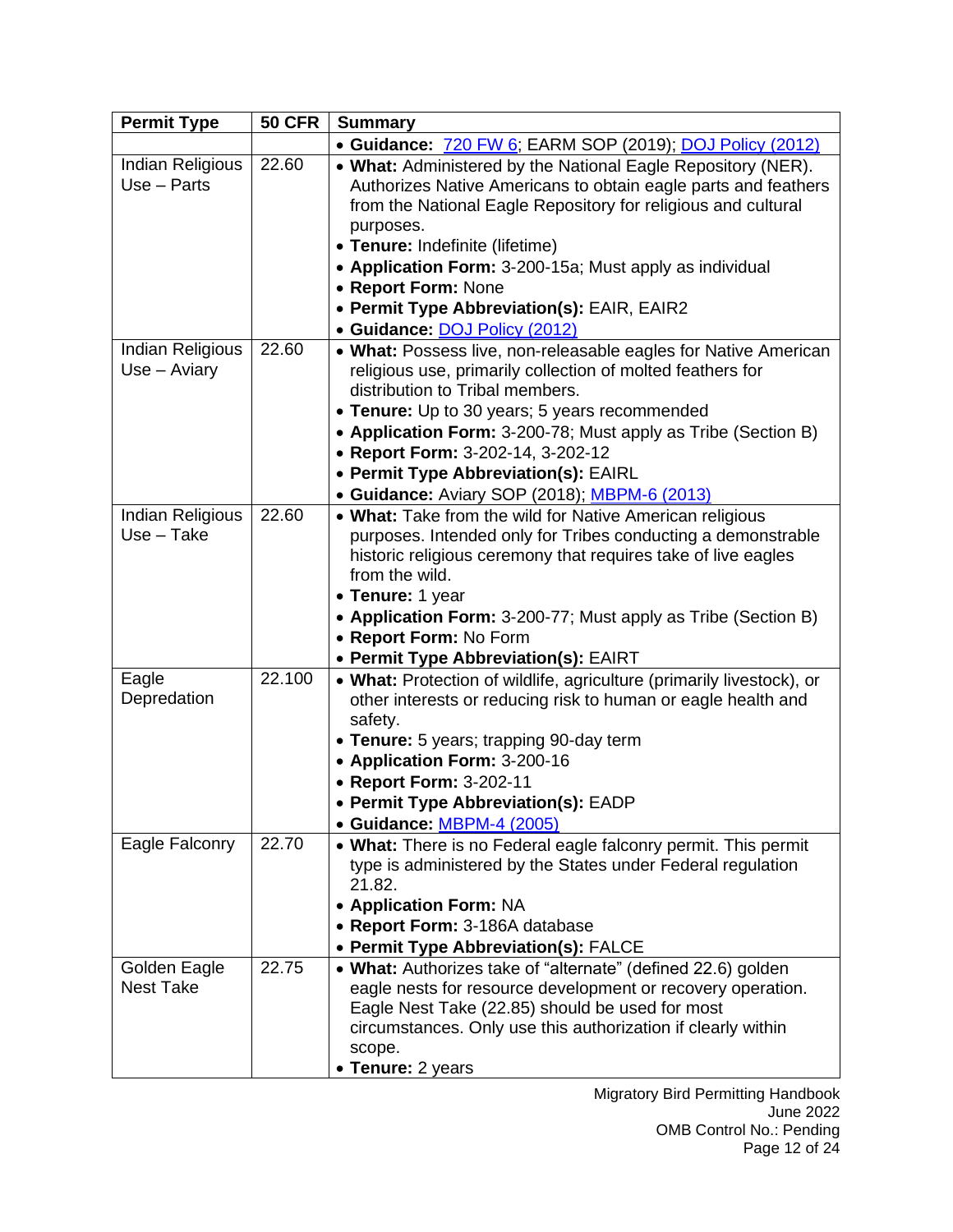| <b>Permit Type</b>       | <b>50 CFR</b> | <b>Summary</b>                                                                                                                                                                                                                                                                                                                                                                                                                    |
|--------------------------|---------------|-----------------------------------------------------------------------------------------------------------------------------------------------------------------------------------------------------------------------------------------------------------------------------------------------------------------------------------------------------------------------------------------------------------------------------------|
|                          |               | • Application Form: 3-200-18                                                                                                                                                                                                                                                                                                                                                                                                      |
|                          |               | • Report Form: None                                                                                                                                                                                                                                                                                                                                                                                                               |
|                          |               | • Permit Type Abbreviation(s): EATN                                                                                                                                                                                                                                                                                                                                                                                               |
| Eagle Incidental<br>Take | 22.80         | • What: Non-purposeful take of eagles when take is associated<br>with, but not the purpose of, the activity. May be eagle<br>disturbance (e.g., construction activity) as well as killing or<br>injuring eagles (e.g., energy generation and transmission).<br>• Tenure: Short-term up to 5 years; long-term 5-30 years<br>• Application Form: 3-200-71<br>• Report Form: 3-202-15<br>• Permit Type Abbreviation(s): EAITS, EAITL |
| Eagle Nest<br>Take       | 22.85         | • What: Removal or relocation of eagle nests. See 22.85(a)(1)<br>for list of purposes. May be combined with Eagle Depredation<br>or Eagle Incidental Take.<br>• Tenure: 5 years<br>• Application Form: 3-200-72<br>• Report Form: 3-202-16<br>• Permit Type Abbreviation(s): EANESTALT, EANESTMUL,<br><b>EANESTUSE</b>                                                                                                            |
| <b>Exempt ESA</b>        | 22.90         | • What: Take of bald eagles in compliance with the terms and<br>conditions of a Section 7 incidental take statement under the<br>Endangered Species Act (ESA) issued prior to the effective<br>date of 50 CFR 22.80.<br>• Tenure: Duration of ESA incidental take statement<br>• Application Form: None<br>• Report Form: None<br>• Permit Type Abbreviation(s): EAESA                                                            |

# <span id="page-12-0"></span>**Part 2 – General Permit Administration**

This part describes permit administration that applies to all permit types, both migratory bird permits and eagle permits, with any exceptions noted. Permits are administered by the Regional Migratory Bird Permit Office (MBPO). The governing regulations and agency guidance can be found in Service Manual chapter **724 FW 1.** 

# <span id="page-12-1"></span>**2.1 What is considered a permit action?**

A permit action includes requests for a new permit as well as requests for the renewal, reinstatement, or amendment to an existing permit.

- **A.** New (NEW) is a request for a permit that has not previously been held by an applicant or a request to reinstate a permit that has been expired for more than 5 years.
- **B.** Renewal (REN) is re-authorization of an existing permit (with or without changes to the conditions) that is effective the day after the existing permit expires (e.g., expiration date 3/31; renewal effective date 4/1).

Migratory Bird Permitting Handbook June 2022 OMB Control No.: Pending Page 13 of 24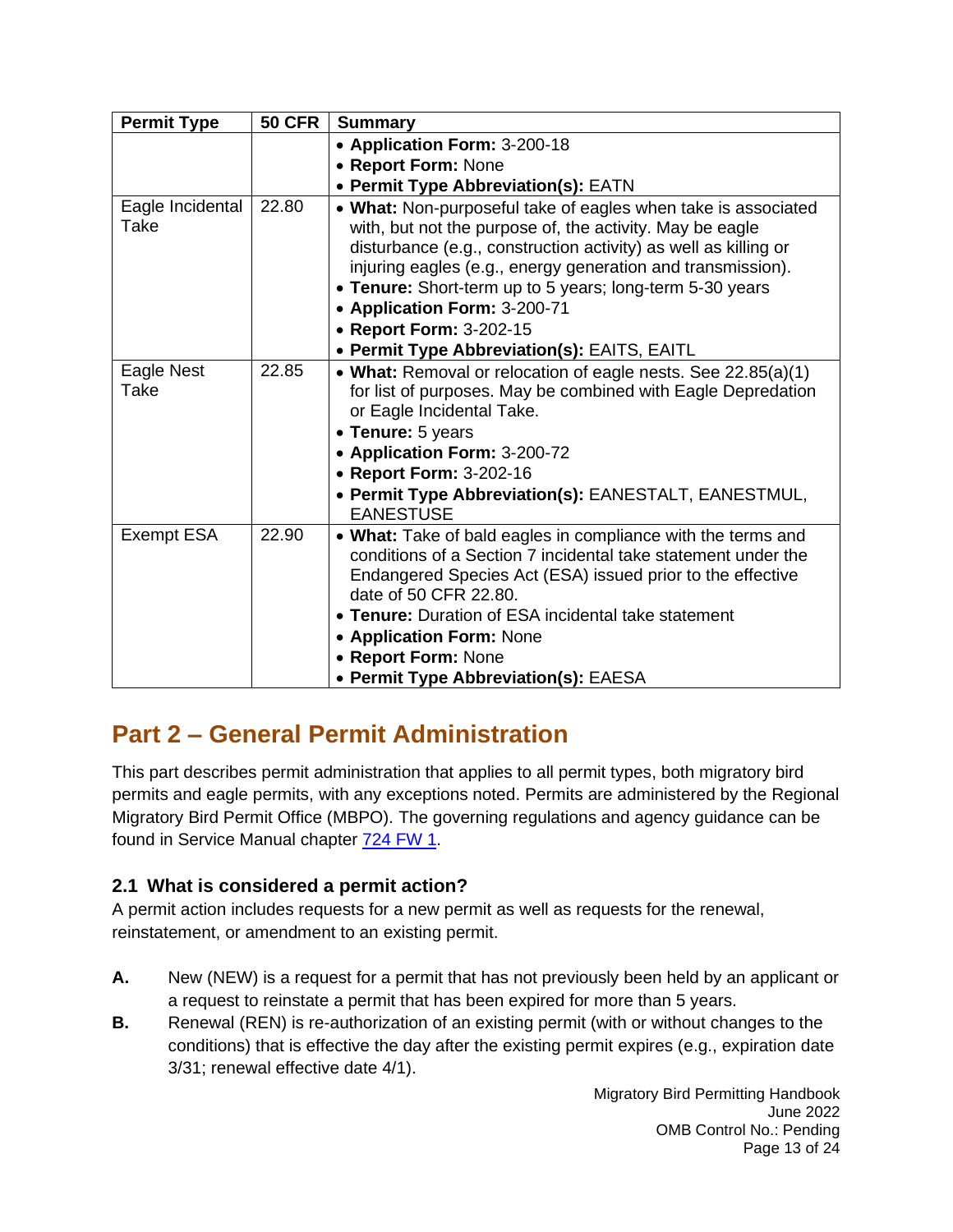- **C.** Reinstatement (RIS) is a re-authorization of an existing permit (with or without changes to the conditions) that is effective after expiration (any period of time from 1 day up to 5 years, which is the record retention limitation). Permittees with permits that have been expired more than 5 years must submit a new permit request.
- **D.** Amendment (AMD) is a modification to the contact information or permit conditions to a current permit prior to expiration. An amendment may be substantive or non-substantive (see 50 CFR 13.11(d)(5)). Substantive amendments are those that pertain to the purpose and conditions of the permit and are not purely administrative. Administrative changes, such as updating name and address information, are considered nonsubstantive.
- **E.** Discontinuance (DIS) is a type of amendment that modifies the expiration of the permit at the permittee's request to discontinue a valid permit. Discontinuance is considered a non-substantive amendment.

## <span id="page-13-0"></span>**2.2 What is the process for requesting a permit action?**

Applicants apply for permits using standard application forms. These forms can be found online and generally use the number convention 3-200-##. Application forms have a standard first page (Sections A-D) for name and contact information. Section E includes questions that are specific to the permit type being requested. The entire application form is required for new permits and reinstatements. A subset of Section E information is required for renewals and amendments; however, a permit office may always request completion of all of Section E if all of the information is necessary and relevant to reviewing a particular renewal or amendment request.

#### <span id="page-13-1"></span>**2.3 Who is the permit holder?**

The permit holder is the individual or organization who is (a) conducting the activity, (b) responsible for compliance with the permit, and (c) has the authority to implement the requirements of the permit. The permits may not be issued to contractors or consultants acting on behalf of another individual or organization. For additional guidance on Federal agencies, see *Guidance for Issuing Permits to Federal Agencies*. Note that abatement and taxidermy permits may only be issued to individuals (not organizations).

#### **2.4 What are the terms for authorized personnel?**

The following terms are used to describe the roles and authorizations under a permit:

**A. Principal Officer.** For permits issued to organizations, a Principal Officer is identified on the permit. The Principal Officer is the person in charge of the organization and is responsible for the application and any permitted activities.

**B. Primary Contact.** The Primary Contact is the person in the organization who is available to answer questions about the application or permitted activities. This person may be the same or

> Migratory Bird Permitting Handbook June 2022 OMB Control No.: Pending Page 14 of 24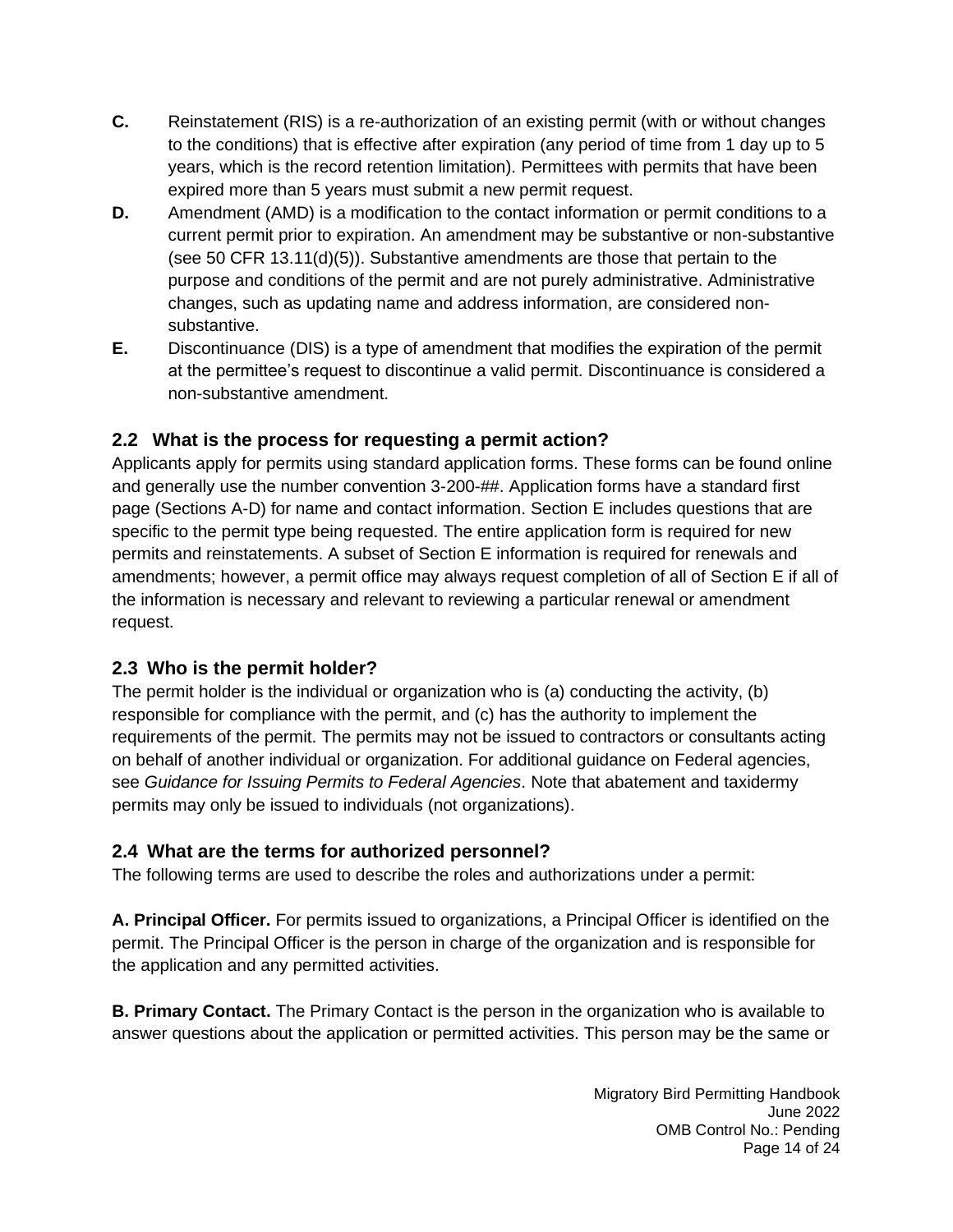different from the Principal Officer. The Primary Contact is not listed on the permit unless the individual is also listed as a subpermittee.

**C. Primary Caretaker.** A Primary Caretaker may be identified on permits that authorize live birds in captivity and have experience requirements. For an organization, a Primary Caretaker may be named if the Principal Officer does not meet the experience requirements for the permit. This individual is listed on the permit. The Primary Caretaker or subpermittee must be present when authorized activities are conducted.

**D. Subpermittee.** A subpermittee is an individual authorized to conduct some or all of the permitted activities without the permittee present. Subpermittees must be identified in the permit conditions or have a subpermittee designation letter and copy of the permit. A subpermittee designation letter must state the name and contact information of the individual as well as the date(s), location(s), and activities the individual is authorized to conduct. The Principal Officer is responsible for ensuring subpermittees are trained and adhere to the conditions of the permit. If subpermittees conduct activities off-site, their physical location must be listed in the permit conditions. Subpermittees must be at least 18 years of age.

#### **2.5 Is there an application fee?**

For most permit actions, there is a nonrefundable processing fee to offset the costs of processing the application (50 CFR 13.11(d)(4)). New, renewed, and reinstated permits are charged a "permit application fee." The "amendment fee" is charged for substantive amendments, which are defined in 50 CFR 13.11(d)(5) as amendments that pertain to the purpose and conditions of the permit and are not purely administrative. For the Migratory Bird Permit Program, purely administrative amendments are those that change information provided in Section A-D of the application, except (a) If the permit type has an experience requirement for the Principal Officer, a Principal Officer change is a substantive amendment, and (b) If a mailing or physical address change alters the location an activity is conducted, a location change is a substantive amendment.

#### <span id="page-14-0"></span>**2.6 Are there exceptions to the fee?**

Most applicants are required to pay the nonrefundable processing fee. There are three exceptions: (1) Federal, Tribal, State, and local government agencies, and those acting on behalf of such agencies, are exempt from the processing fee (50 CFR 13.11(d)(3)(i)). You may ask that entities not readily apparent as government agencies and those acting on behalf of such agencies provide documentation. (2) If permit types are combined into a single permit, the single, highest fee will be charged (50 CFR 13.11(d)(2)). (3) In extraordinary extenuating circumstances, a fee may be waived by a Regional or Assistant Director (50 CFR 13.11(d)(3)(iii)). The circumstances warranting fee waiver must be documented in the permit file.

> Migratory Bird Permitting Handbook June 2022 OMB Control No.: Pending Page 15 of 24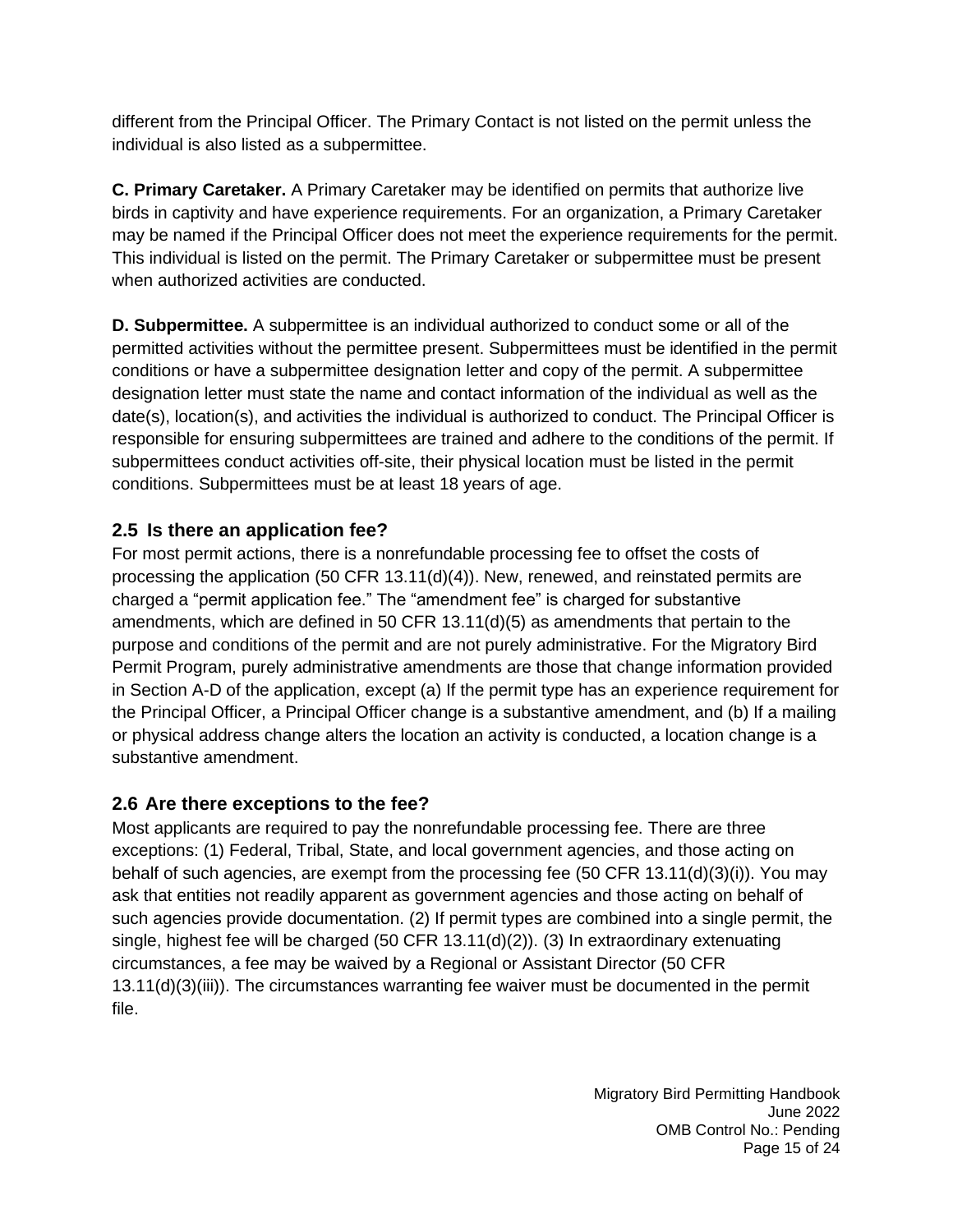#### <span id="page-15-0"></span>**2.7 What is the typical timeline for reviewing a permit action?**

Applications for new permits, substantive amendments, or reinstatements should be submitted at least 60 days before the date the permit is needed (50 CFR 13.11(c)). Processing times may take 90 or more days depending on the complexity of the request and procedural requirements (e.g., National Environmental Policy Act (NEPA) preparation, consultation within the Service or other agencies, etc.).

Applications for renewals should be submitted at least 30 days prior to the expiration of the permit. Permittees whose renewal requests are submitted at least 30 days prior to expiration may continue permitted activities until their requests are acted upon (50 CFR 13.22). If the renewal was submitted at least 30 days prior to expiration, the permit will be renewed with an effective date to have no lapse in the permit (e.g., if the permit expires 3/31, the effective date is  $4/1$ ).

Permittees may continue activities assuming the existing authorization will be re-authorized; however, permittees should not assume that any requested changes to permit conditions will be authorized. For example, if a permit authorizes take of 10 house finches per year and the permit expires 3/31, the permittee may continue activities under an authorization of 10 house finches per year effective 4/1 until notice is received from the Service. However, the permittee may not assume changes will be authorized (e.g., increase to 20 house finches or addition of 10 purple finches).

#### <span id="page-15-1"></span>**2.8 How are applications reviewed?**

The MBPO reviews permit actions. The appropriate Region is determined by the State(s) where the activity (or majority of the activity) involving migratory birds is occurring. The information provided, primarily Section E responses, is used to determine whether a requested activity falls within the scope of activities that can be permitted and if the individual qualifies to perform the activity. Based on the information the applicant provides, it must be reasonable to conclude that the issuance criteria of 50 CFR 13.21 and the governing regulation in 50 CFR Part 21 or Part 22 are met. Two criteria are the applicant providing a valid justification and showing of responsibility (50 CFR 13.21(b)(3)) and the Service determining there is no threat to a wildlife or plant population (50 CFR 13.21(b)(4)), including migratory bird populations.

#### **2.9 When to coordinate with other Regions or programs?**

If an application includes requests for activities in more than one Region, MBPO staff must obtain concurrence from the other Region(s) prior to issuing permits, except where standard operating procedures state that concurrence is not required. In general, the issuing MBPO is the Region where the majority of the take is occurring. If an application includes request for species on the List of Endangered and Threatened Wildlife (50 CFR 17.11) or is a CITES-listed species, concurrence must be obtained from the appropriate Ecological Services (ES) or International Affairs (IA) issuing office. In general, take of threatened or endangered species is administered

> Migratory Bird Permitting Handbook June 2022 OMB Control No.: Pending Page 16 of 24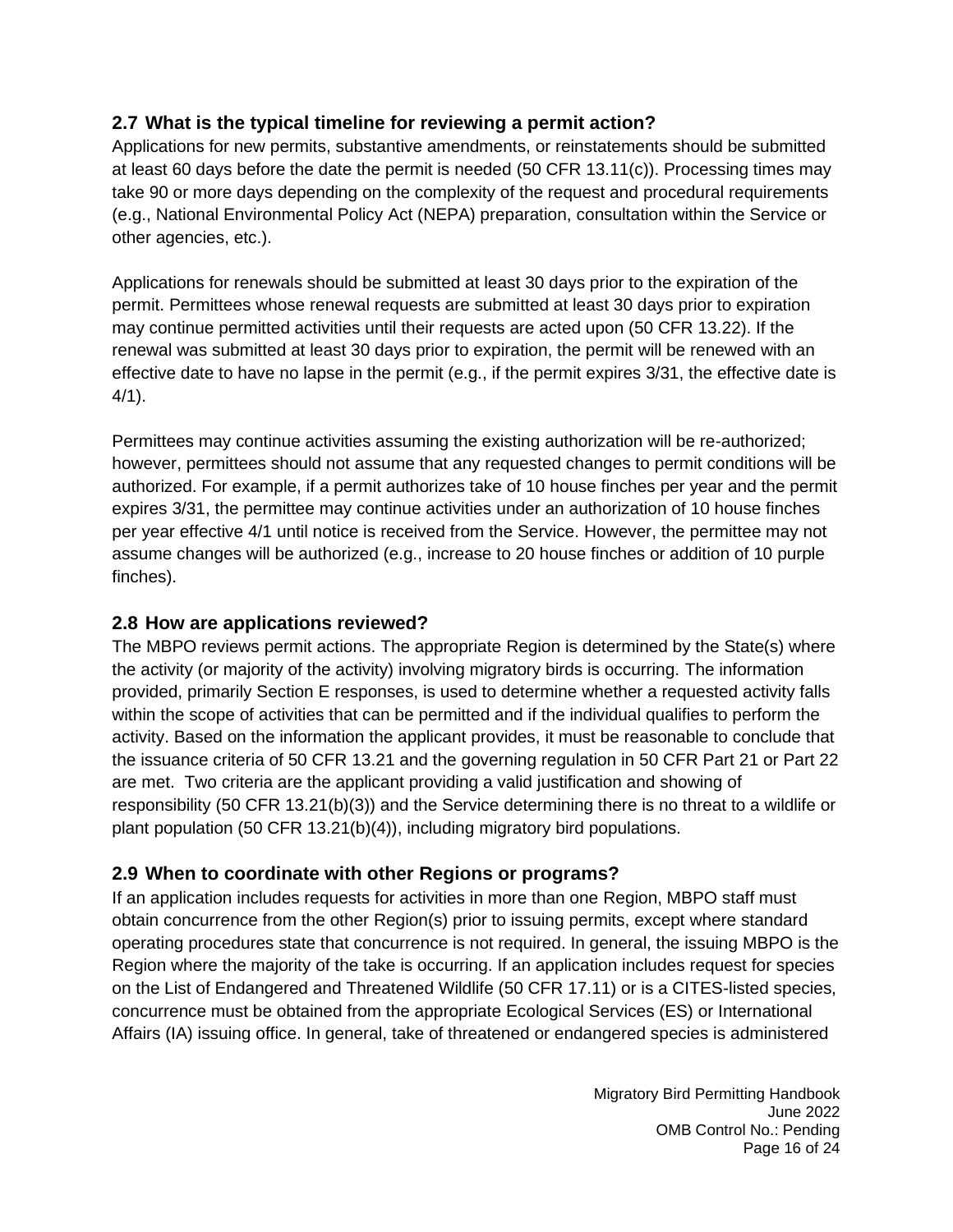by the ES/IA issuing office with MBPO concurrence; however, possession of threatened or endangered species is often administered by the MBPO with ES/IA issuing office concurrence.

# <span id="page-16-0"></span>**2.10 What constitutes a valid justification and showing of responsibility?**

- **A.** Applications require a case-specific justification for the applicant's proposed activity. Justification may be straightforward or more complex depending on the activity. More detailed justifications are expected for activities resulting in take from the wild and for why the applicant cannot avoid or minimize take.
- **B.** Applicants must list their qualifications and provide justification to obtain a migratory bird permit. Qualification requirements vary depending on the type of permit. Requirements may include practical knowledge of species; handling, collecting, and rearing techniques; and/or facility and enclosure requirements. The MBPO determines an applicant's qualifications on a case-by-case basis, and the burden of proof is on the applicant to demonstrate those qualifications.
- **C.** Upon reviewing an application for a migratory bird permit, we may require additional information from the applicant consistent with the information required to make a determination on the application.

# <span id="page-16-1"></span>**2.11 How are threats to wildlife or plant populations determined?**

In general, the Service has determined that issuance of migratory bird permits that do not involve take from the wild (i.e., permits that only authorize possession of bird specimens or parts, of captive-bred birds, or of non-releasable birds) do not constitute a threat to wildlife or plant populations and further documentation is not required. For permits that involve take from the wild (i.e., for depredation, scientific collecting, some special purpose permits), the MBPO may conduct a biological review and/or NEPA review to analyze threats to wildlife or plant populations. This includes threats to migratory bird populations. The MBPO should document any reviews in the permit file.

# <span id="page-16-2"></span>**2.12 When are experts consulted?**

MBPO staff may consult internal or external experts, including Migratory Bird staff biologists; other Service staff (Ecological Services, Native American Liaison, Office of Law Enforcement, etc.); experts at other Federal, State, or Tribal agencies; and/or subject matter experts, such as experts from universities, leading nonprofit organizations (e.g., NWRA (National Wildlife Rehabilitators Association), IWRC (International Wildlife Rehabilitation Council), APLIC (Avian Powerline Interaction Committee)), or other individuals identified as experts in their field.

# <span id="page-16-3"></span>**2.13 What are the permit conditions?**

Permit conditions are based on regulations governing the type of activity being permitted (50 CFR 21 or 22). Template permit conditions exist for most permit types. Portions of the permit conditions are then customized based on the request and qualifications of the individual permittee as well as the outcome of biological review, NEPA review, and/or expert consultation.

> Migratory Bird Permitting Handbook June 2022 OMB Control No.: Pending Page 17 of 24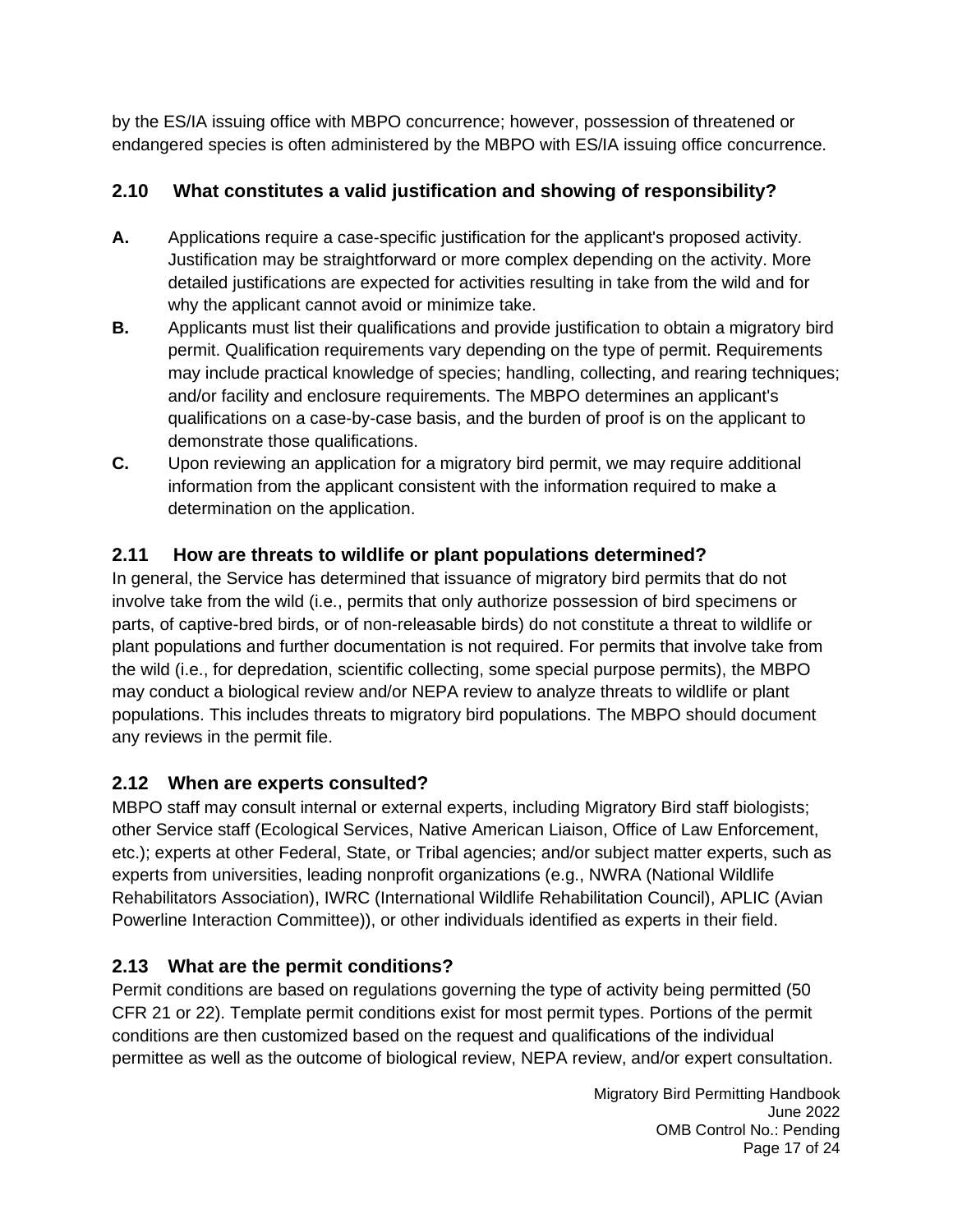## <span id="page-17-0"></span>**2.14 What is the tenure of the permit?**

The maximum permit tenure, or duration the permit is valid, is set by the governing regulations. If the regulation does not specify a tenure, policy or procedure establishes the maximum permit tenure. Permits may not be issued for longer than the maximum permit tenure specified in regulation. Permits should not be issued for longer than the maximum permit tenure in policy or procedure without documentation, including a justification and supervisory approval. Permit tenure is contiguous from the day of issuance and may not be split into multiple, non-contiguous durations. Any individual permit may be issued for less than the maximum permit tenure if it more appropriately reflects the duration of the activity. Permits issued for less than the maximum tenure may be amended in length up to the maximum tenure from the initial effective date, at which point they must be renewed.

## <span id="page-17-1"></span>**2.15 Who makes the decision on a permit application?**

In general, MBPO staff review permit actions. The deciding official and signatory for a permit action depends on Regional structure. It most commonly rests with the reviewing permit staff or permit chief, but may be the Migratory Bird Chief or even Regional Director for certain permits (see 720 [FW 1\)](https://www.fws.gov/policy/720fw1.html).

## <span id="page-17-2"></span>**2.16 What is the process if an applicant disagrees with a full or partial denial?**

If a permittee disagrees with a full or partial denial, they may request reconsideration of that decision. See 2.18 below.

# <span id="page-17-3"></span>**2.17 Can a permit be suspended or revoked?**

Prior to expiration, any current permit may be suspended or revoked. We may suspend or revoke a migratory bird permit for a violation of the terms and conditions of the permit or the regulations under which the permit was issued, or for any reason in 50 CFR 13.27 (permit suspension) and 50 CFR 13.28 (permit revocation). Generally, we suspend permits when there is potential for compliance issues with permit conditions (50 CFR 13.27(a)). We revoke permits if a permit has been previously suspended and compliance issues persist and/or willful violation of laws or regulations occurs (50 CFR 13.28(a)). The validity of any permit is conditioned on observance of all applicable foreign, State, local, or other Federal laws. The migratory birds, nests, eggs, and any portions of them remain in the stewardship of the Service and may be recalled at any time. To suspend or revoke a permit, staff must follow the procedures in 50 CFR 13.27 or 13.28 respectively. A permittee may request reconsideration of a suspension or revocation – see 2.18 below.

# <span id="page-17-4"></span>**2.18 What are reconsideration procedures?**

**Step 1** – Reconsideration Request. A permittee may request reconsideration of a denial, partial denial, suspension, or revocation (see 50 CFR 13.29(a)). The permittee must submit a written request for reconsideration with the required information in 50 CFR 13.29(b) within 45 days of the permit decision.

> Migratory Bird Permitting Handbook June 2022 OMB Control No.: Pending Page 18 of 24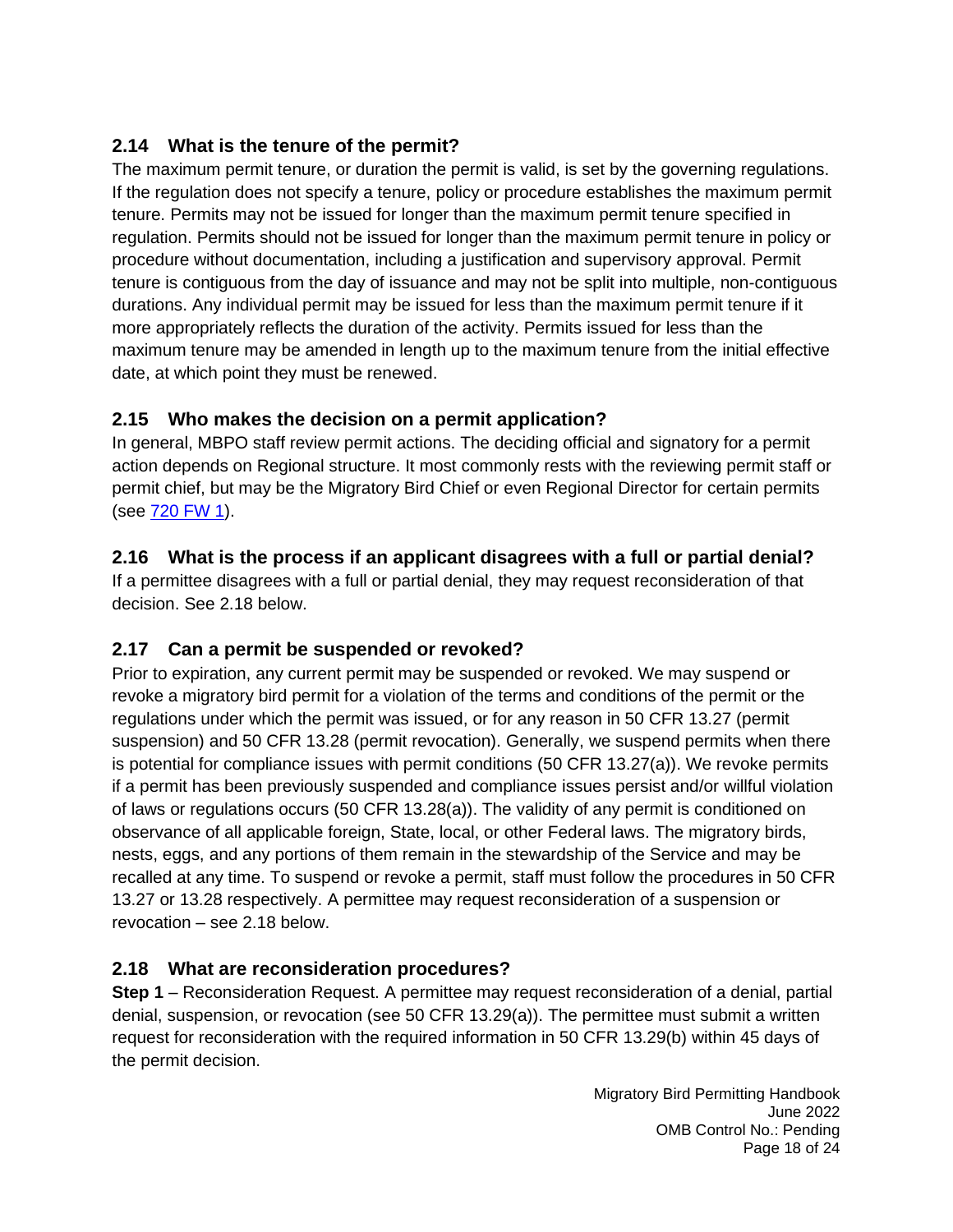**Step 2** – Reconsideration Decision. The issuing officer (i.e., permit signatory) who made the original decision to deny, suspend, or revoke the permit reviews the request and informs the permittee of the decision within 45 days (50 CFR 13.29(d)).

**Step 3** – Appeal Request. The permittee may appeal the decision of the reconsideration by submitting a written request to the Regional Director (see 50 CFR 13.29(e)) within 45 days of the reconsideration decision.

**Step 4** – Appeal Decision. The Regional Director may choose to review an appeal or delegate appeal review. If delegated, the appeal review must be conducted at least one level above the permit signatory (i.e., Migratory Bird Chief or permit chief). The appeal must be reviewed and the permittee informed of the decision within 45 days (50 CFR 13.29(f)).

#### <span id="page-18-0"></span>**2.19 Who is liable for activities under the permit?**

The permittee assumes all liability and responsibility for the conduct of the activities authorized by the permit. The permittee is responsible for ensuring that subpermittees are properly trained and adhere to the terms of their permit.

#### <span id="page-18-1"></span>**2.20 Can migratory birds be purchased or sold?**

The MBTA (16 U.S.C. 703(a)) states that the sale, barter, purchase, or offer thereof is prohibited unless authorized by permit or regulation. This applies to live birds as well as bird remains, parts, feathers, eggs, and nests. Regulations limit the purchase and sale of migratory birds to captive-bred birds.

**Wild Birds.** Wild birds may not be purchased, sold, bartered, or traded. This includes wild-bred, captive-raised birds.

**Captive-Bred Birds.** Several regulations authorize the sale of captive-bred birds, primarily waterfowl, game birds, and raptors. Purchasers do not retain full private ownership of the bird, even when captive-bred. This applies in all areas subject to MBTA jurisdiction. Any rights purchasers have are rights that have been authorized through Service regulations and often depend on the species.

- **A. Waterfowl:** Live, captive-bred waterfowl may be purchased and sold in accordance with the permit exceptions for captive-reared mallard ducks (50 CFR 21.45), permit exceptions for captive-bred migratory waterfowl (50 CFR 21.48), and waterfowl sale and disposal permits (50 CFR 21.88). Additionally, taxidermists may sell properly marked, captive-reared waterfowl that are lawfully acquired and mounted (50 CFR 21.63(c)).
- **B. Game birds:** Live, captive-bred game birds may be purchased and sold consistent with a Special Purpose game bird permit (50 CFR 21.95).

Migratory Bird Permitting Handbook June 2022 OMB Control No.: Pending Page 19 of 24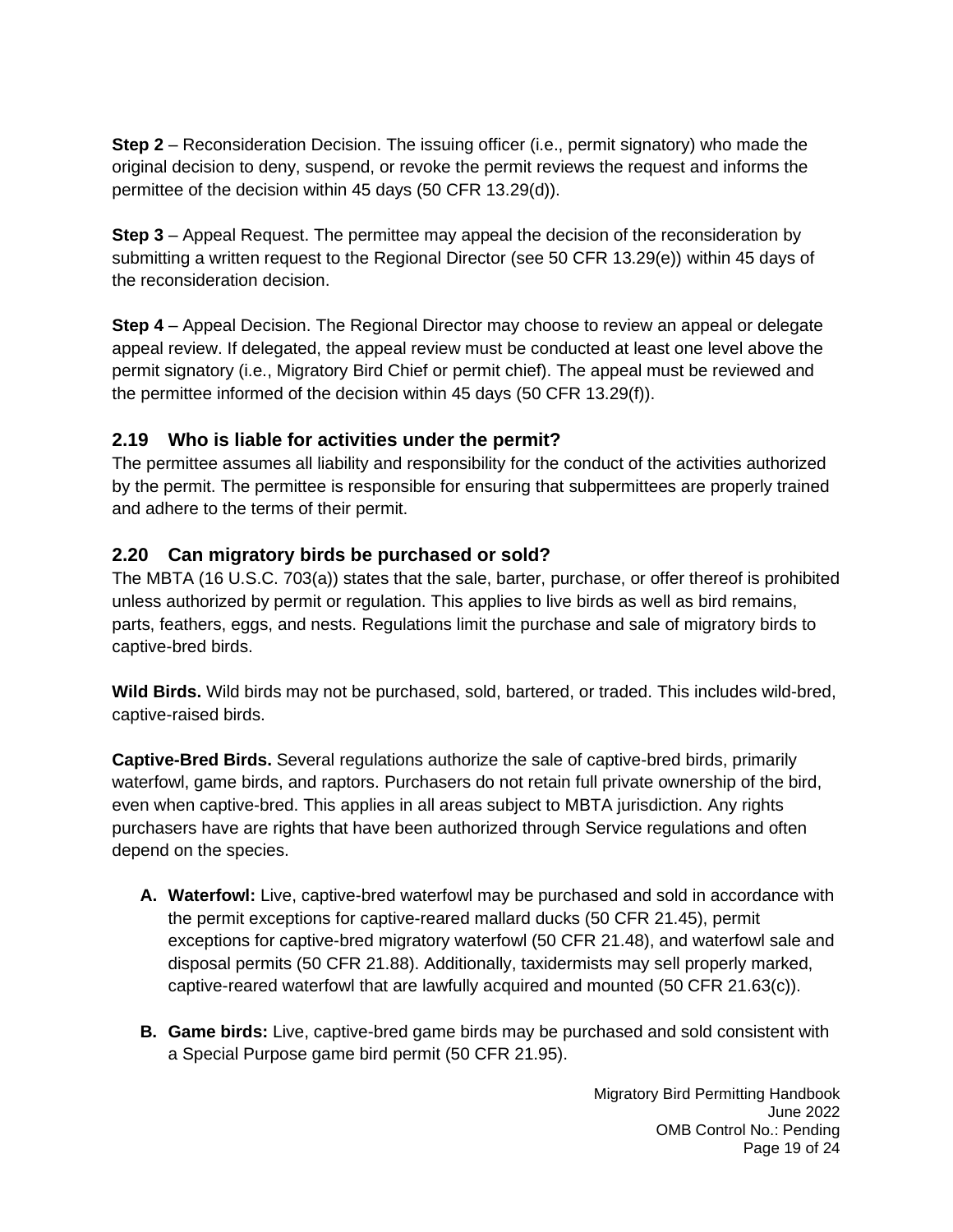- **C. Raptors:** Live, captive-bred raptors may be purchased and sold consistent with raptor propagation permits (50 CFR 21.85) and purchased for falconry (50 CFR 21.82) and abatement purposes (50 CFR 21.95).
- **D. Other species:** Live, captive-bred birds of other species may be purchased or sold if authorized by permit or regulation to do so, such as by public zoos and aquariums (50 CFR 21.12(b)(1)) or under a Special Purpose Miscellaneous permit (50 CFR 21.95).

# <span id="page-19-0"></span>**Part 3 – Specific Permit Administration**

This part describes permit administration for specific permit types, both migratory bird permits and eagle permits.

#### <span id="page-19-1"></span>**3.1Special Purpose Permits (21.95) - Justifications.**

If a regulation does not exist for a specific activity, the Service may issue a Special Purpose permit under 50 CFR 21.95. There are twelve permit types that the Service issues under the Special Purpose regulation. Special Purpose permit types are permits that have enough individuals or organizations conducting similar activities to warrant developing procedures, application forms, and report forms to ensure national consistency while the Service determines if development of a separate regulation is appropriate and, if so, works to finalize that regulation. Every Special Purpose permit must meet at least one of the following criteria: (1) makes a sufficient showing of benefit to the migratory bird resource, (2) is important for research reasons, (3) is important for reasons of human concern for individual birds, or (4) has another compelling justification. Below is the justification for each of the Special Purpose permit types.

- **A. Abatement** permits are a benefit to the migratory bird resource. By allowing the use of falconry-trained raptors to harass migratory birds, fewer migratory birds need to be lethally taken for depredation purposes. The Service requires that practicable, non-lethal methods be used prior to the use of lethal take. Abatement authorization provides another non-lethal method with no effect for the wild raptor population as all abatement birds must be captive bred. See [MBPM-5 \(2007\).](https://www.fws.gov/sites/default/files/documents/migratory-bird-permit-memorandum-abatement-activities-using-raptors.pdf)
- **B. Educational Use** permits are justified as human concern for individual birds. Education birds are predominately non-releasable birds that have healed from rehabilitative care but are unable to survive on their own in the wild. Humans are willing to provide care for these individual birds. There is also a benefit to the migratory bird resource through conservation education programs conducted with live as well as dead migratory birds and parts. There is no effect on the wild population, as specimens used are dead and the live birds are non-releasable wild birds or captive-bred birds.

Migratory Bird Permitting Handbook June 2022 OMB Control No.: Pending Page 20 of 24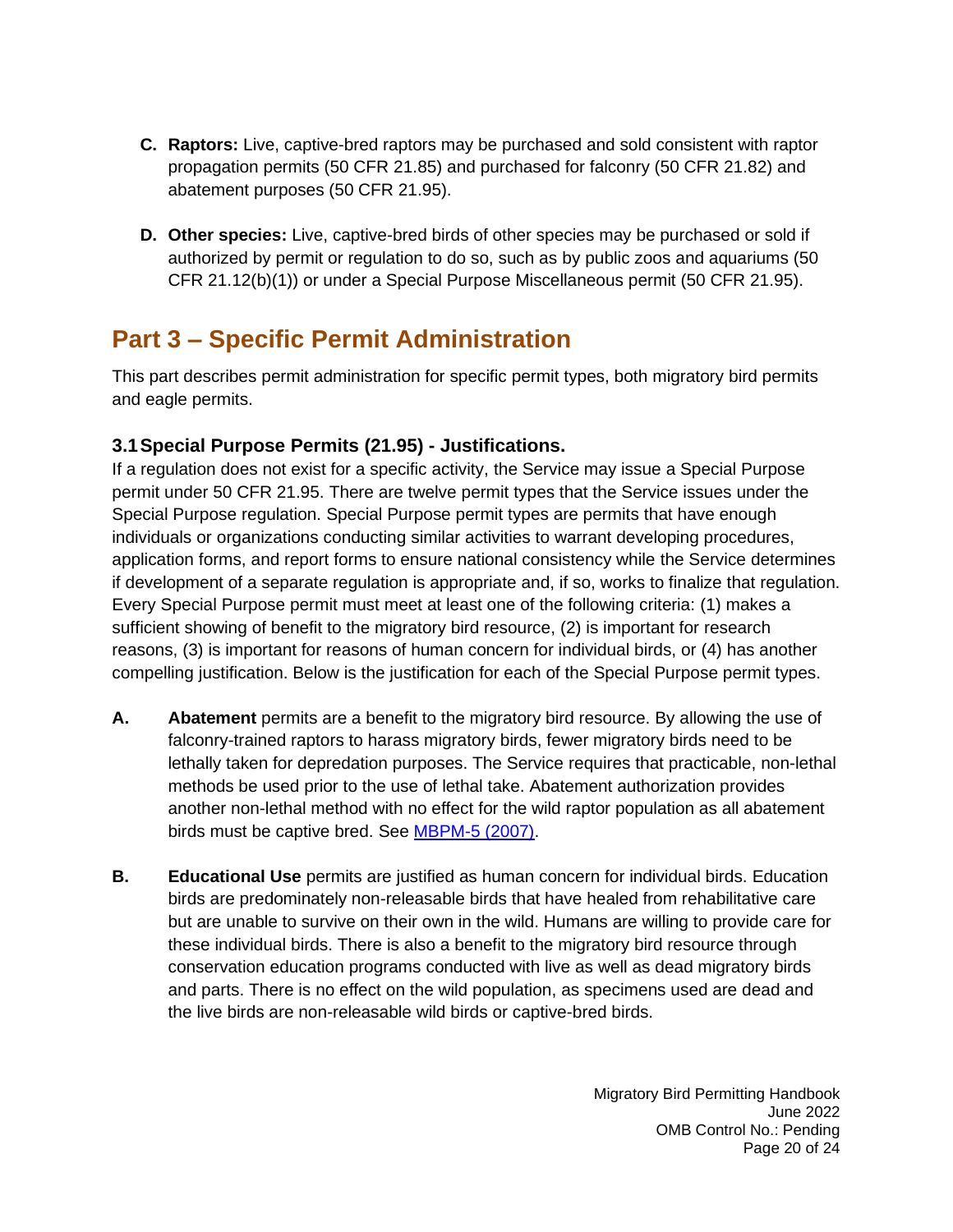- **C. Falconry School** permits are justified as a benefit to the migratory bird resource. The use of raptors for falconry has been practiced for centuries. Practicing falconry today encourages the conservation of migratory birds and their habitats by generating a personal connection with birds. Falconry School permits authorize the use of captivebred raptors to teach about the sport of falconry. There is no effect on the wild population as only captive-bred birds may be used. See [MBPM-3 \(2004\).](https://www.fws.gov/sites/default/files/documents/migratory-bird-permit-memorandum-educational-use-permits-for-falconry-education-programs.pdf)
- **D. Game Bird** permits are justified as a benefit to the migratory bird resource. The propagation of game bird species encourages conservation of migratory birds and their habitats through personal connections with birds and hunting. Game Bird permits authorize the propagation of captive-bred birds only. There is no effect on wild populations. Captive-bred game birds may be released to the wild in certain circumstances that are consistent with agency-supported reintroduction programs or similar wildlife management. See [MBPM-8 \(2021\).](https://www.fws.gov/sites/default/files/documents/migratory-bird-permit-memorandum-intentional-release-of-captive-raised-birds.pdf)
- **E. Regional Director / State Wildlife Agency** permits authorize salvage, educational use, transportation to rehabilitation, and relocation of birds at risk. The permits authorize salvage and donation for scientific or educational use, which meets the criterion of important research reason (see Salvage below). The educational use activities fall under benefit to the migratory bird resource (see Educational Use above). The permits additionally authorize the rescue and transport of birds at risk as well as sick, injured, or orphaned birds, which meets the criterion of human concern for individual birds.
- **F. Relocate** permits authorize the relocation of specific bird species and typically their nests as well. These permits are justified as human concern for individual birds. These birds are otherwise in harm's way if not relocated.
- **G. Salvage** permits authorize collection of whole and partial bird remains, feathers, nests not in use, and nonviable eggs from the wild. These items are donated for scientific and educational use. The authorization of these permits is justified as an important research reason. The collection of these materials has no effect on the wild population as they are already dead, nests are not in use, or eggs are nonviable. The items are of important research value, either for immediate research or curation at educational facilities for future research.
- **H. Utility** permits are authorized as a benefit to the migratory bird resource. Permits authorize the salvage of dead birds, primarily to remove them from the environment and reduce potential attractive nuisances. In addition, the permits authorize activities involving in-use nests in emergency circumstances. These circumstances typically pose a risk to the nest (e.g., fire hazard, imminent collapse). Nests may be relocated if appropriate, or nests may be destroyed.

Migratory Bird Permitting Handbook June 2022 OMB Control No.: Pending Page 21 of 24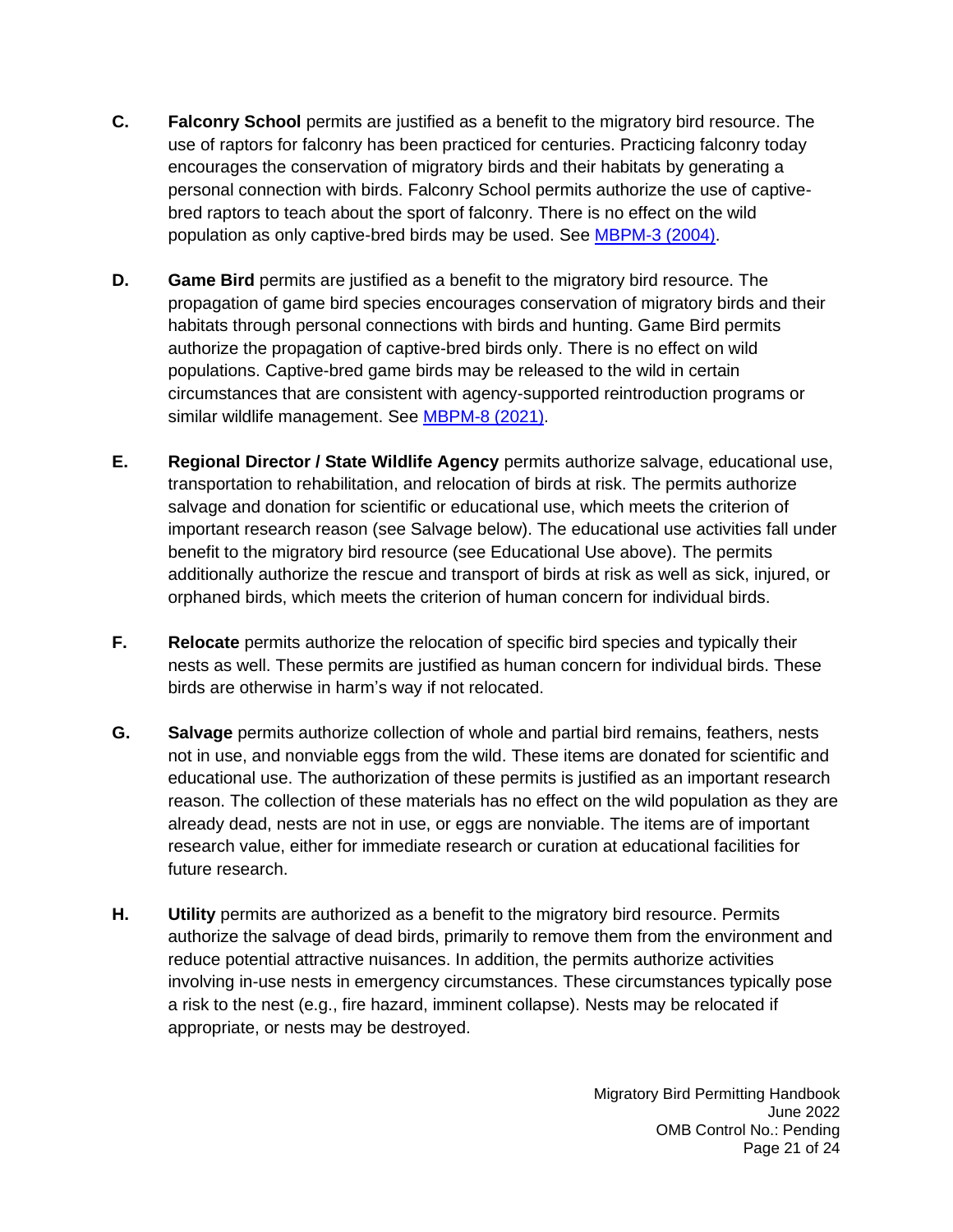**I. Miscellaneous, Relocate, or any other** activity under 21.95 is justified on a case-bycase basis. This justification should be documented in the permit decision document, especially if the authorization involves take from the wild.

#### <span id="page-21-0"></span>**3.2 Depredation Permits - Justifications.**

Depredation is physical damage or physical loss caused by birds. Depredation permits (50 CFR 21.100) may be authorized for depredation control purposes and are intended to provide shortterm relief and/or reinforcement of non-lethal measures while the applicant progresses towards implementing a long-term, non-lethal solution to eliminate or significantly reduce the problem. Depredation permits may not be issued for population control. Depredation is categorized into four broad areas: (a) commercial agricultural damage, (b) private or public property damage, (c) threats to human health and safety, and (d) threats to recovery of protected wildlife. We expand on each of these categories below.

The depredation regulation (50 CFR 21.100) does not specify issuance criteria. However, the Migratory Bird Permit Program has drawn upon the relevant treaties, statutes, regulations, and policy as well as the professional expertise of the U.S. Department of Agriculture's Wildlife Services program to establish a consistent practice for reviewing depredation permit applications. We also use the general permit procedures in 50 CFR 13.21. Under part 13.21(b), we must receive a properly executed application prior to issuance of a permit. For depredation, this includes (a) the description of the damage to people, property, or wildlife; (b) the non-lethal methods that have been implemented; (c) the species, number, method, and location of take proposed; (d) the long-term, non-lethal solution proposed; and (e) the recommendation provided by Wildlife Services ("Form 37"). It is possible for an application to be complete but fail to demonstrate a valid justification, for example, failure to implement reasonable non-lethal methods or the proposed solution is not likely to reduce the depredation problem. Under the MBTA, we must also determine that take is compatible with the preservation of the species. These criteria must be met prior to issuance.

- **A. Commercial agricultural damage** is damage or loss to commercial agriculture, including crop damage, livestock protection, aquaculture, and other plants or animals raised for commercial purposes. To meet issuance criteria, the applicant must demonstrate that the interest protected meets the definition of commercial agriculture. The Service uses the USDA definition of "farm or ranch" when considering whether something constitutes commercial agriculture. A farm or ranch is defined as "any place from which \$1,000 or more of agricultural products were raised and sold or would have been raised and sold during the previous year, but for an event beyond the control of the farmer or rancher" (7 CFR 4284.902, Definitions). If an entity does not meet the USDA definition of farm or ranch, their application is evaluated under the category of private property damage (see below).
- Migratory Bird Permitting Handbook June 2022 OMB Control No.: Pending Page 22 of 24 **B. Property damage** is damage or loss to private or public property. If all reasonable nonlethal methods have been implemented, permits may be considered to protect property,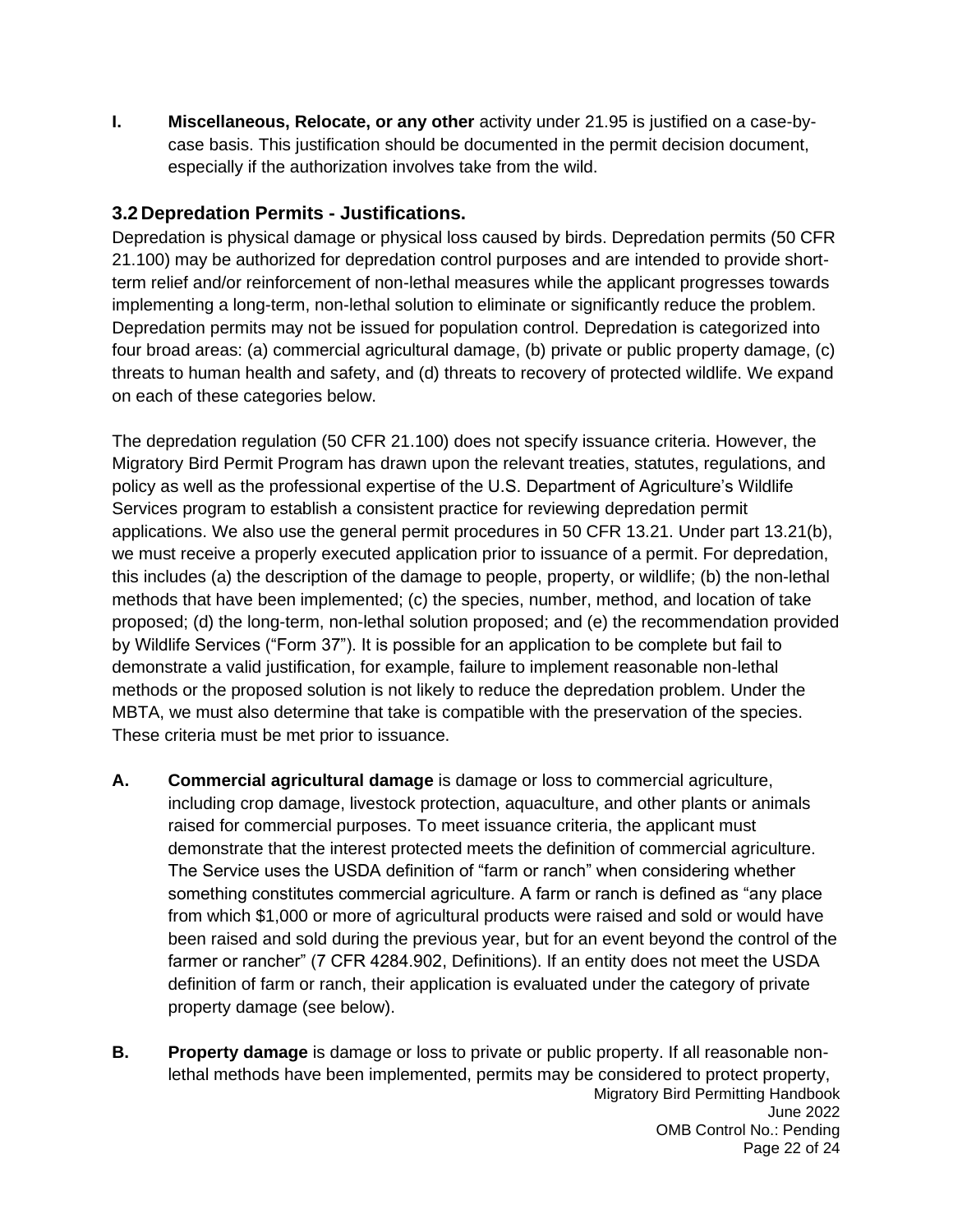including building or infrastructure damage, vehicle or equipment damage, vegetation (e.g., ornamental plants, golf course turf, etc.), and exhibit animals in captivity. Permits are not available for animals that are loose, free-range, or otherwise released to the wild (e.g., pets, hobby animals, stocked wild animals, etc.).

- **C. Human health and safety** are issues relating to human or bird safety, in both emergency and non-emergency situations. Non-lethal requirements may vary based on the degree of emergency. Justifications include airport and air base safety (permit type code DPRDAP), human or bird safety emergency (e.g., blocking navigational aids, impeding 911 capability, fire hazard, etc.), and public health and safety (e.g., landfills, fecal matter, bird attacks, etc.). For public health and safety issues, supporting documentation from the State or county health department may be required, particularly for fecal matter concerns.
- **D.** Threat to the recovery of protected fish and wildlife is the take of migratory birds to assist in the recovery of native protected fish and wildlife species. Protected wildlife must be species federally or State-listed as threatened, endangered, or of conservation concern. If not listed, the applicant must justify why the species (or population) requires protection. Protected wildlife may be enclosed or free-roaming. Species must be native to the location and the population must be important to recovering or maintaining a sustainable population of that species. A sustainable population is a population that can maintain a long-term stable or positive trend with numbers above a level that would not result in a major decline or cause a species to become threatened or endangered. Permits may not be issued under this justification for abundant or non-native species, nor to protect resources for recreational purposes (i.e., stocking recreational fisheries). Take must be to address a depredation problem and not for population control of the depredating species.
- **E. No physical damage or physical loss** is not considered depredation. Depredation permits are intended to resolve physical damage, physical loss, or threats to safety or wildlife. Economic loss can be used as information to illustrate the scope and scale of physical loss. However, a depredation permit cannot be issued to cover solely economic loss, such as delays in construction timelines. Other permits, such as Special Purpose permits, may be appropriate if issuance criteria are met.

#### <span id="page-22-0"></span>**3.3 Non-releasable eagles – Placement Prioritization.**

An eagle that has undergone care with a federally permitted rehabilitator and that cannot be released to the wild (non-releasable), and which is suitable for placement, must be made available in the following order.

- 1. Tribal Eagle Aviaries before other qualified facilities (See [MBPM-6 \(2013\)\)](https://www.fws.gov/sites/default/files/documents/migratory-bird-permit-memorandum-placement-of-live-nonreleaseable-bald-and-golden-eagles.pdf)
- 2. Eagle Exhibition
- 3. Eagle Scientific Collecting
- 4. Eagle Falconry